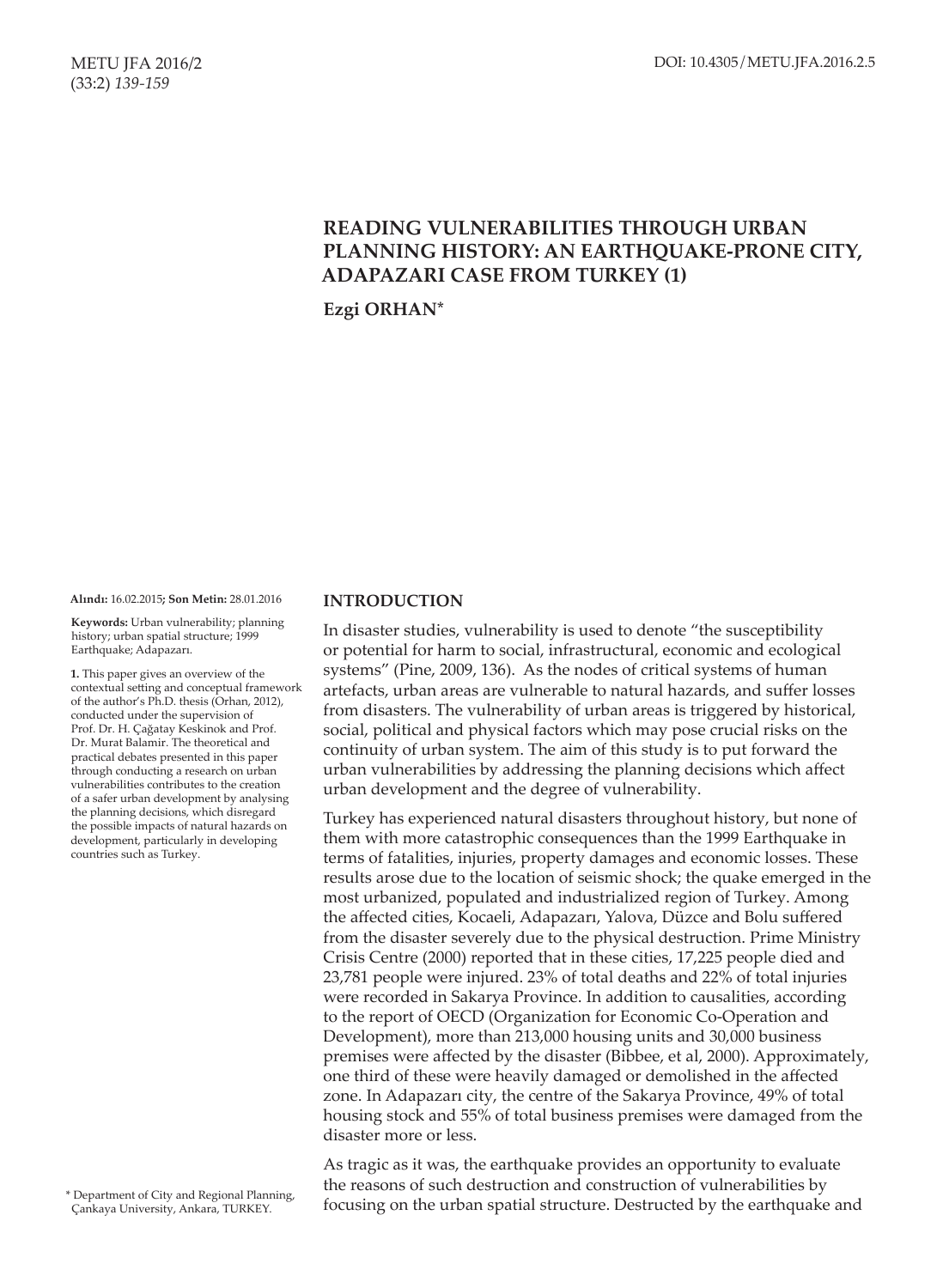re-shaped by the public policies, Adapazarı city reveals a significant case in discussing outcomes of planning decisions as reasons of vulnerabilities. To shed light on urban vulnerability and its reasons, this paper examines the stage of urban development according to planning policies. In doing so, the urban development of Adapazarı, as the case study of the paper is discussed within a larger context of the Marmara Region, examining the historical, political and spatial factors which constructed the urban vulnerability. These factors include dynamics of regional policies, history of urban development, and planning decisions affecting the land-use. This study focuses on the Republican State Period since the scientific and technical improvements were accelerated after 1923 in urban plans and instrumental measurements of earthquakes. First, the stage of urban development is introduced in three subsequent periods as 1923-1957, 1957- 1985, and 1985-1999; later focuses on the post-1999 period. Each of the planning periods provides information about the plans considering spatial development from a critical point of view.

### **A THEORETICAL FRAMEWORK ON URBAN VULNERABILITY**

Vulnerability is the term revealing "the exposure of physical and societal frameworks to violent events" (Albala-Bertrand, 2003, 77). For a broader definition, it refers to "the characteristics of a person or group and their situation that influence their capacity to anticipate, cope with, resist and recover from the impact of a natural hazard" (Wisner et al., 2004, 11). Vulnerability is a product of social inequalities and patterns of social relations (Hewitt, 1983; Perry, 1998) influencing the future conditions of societies (Pine, 2009) with its links to the past (Bankoff, 2004; Benson and Clay, 2004).

The political ecological approach draws the frame of vulnerability by claiming that the degree of vulnerability shows differentiations with respect to the complicated structure of social, political, and economic relations. According to the political ecological approach, vulnerability of societies varies among developed and developing countries, which is explained by Smith and Petley (2009) through the factors of population, birth rate, resource scarcity, density of cities, level of technological improvement, safety of environment, position in global economy, and aid dependency. Vulnerability of developed countries is relatively lower than developing ones which hold populations in billions, high birth rate, deficit resources, megacities, unsafe environments, fragile livelihoods, low technology, and local economy. Similarly, Bolin and Stanford (1998) make a distinction between rich and poor countries with reference to social causes and effects of disasters. Since vulnerability is accepted as a function of people's unequal exposure to risk and their unequal access to resources, the asymmetries in resource access and assets differ in rich and poor countries.

The issue of vulnerability has been an inquiry domain for researchers since the 1980s with the increasing awareness of social dimension on disaster impacts. Contrary to the functionalist approaches prior to 1980s, alternative conceptualizations took place in explaining the social milieu against risks (Orhan, 2015a). The well-known researcher criticizing the basic premises of modernity and industry society in explaining the contemporary world order is Ulrich Beck. Beck's theory claims that the industrial society is transforming into a risk society with the shift of the formerly calculable risks into calculable threats (Beck, 1992). Beck (1992) argues that this shift could not be explained by postmodernity, Second Enlightenment is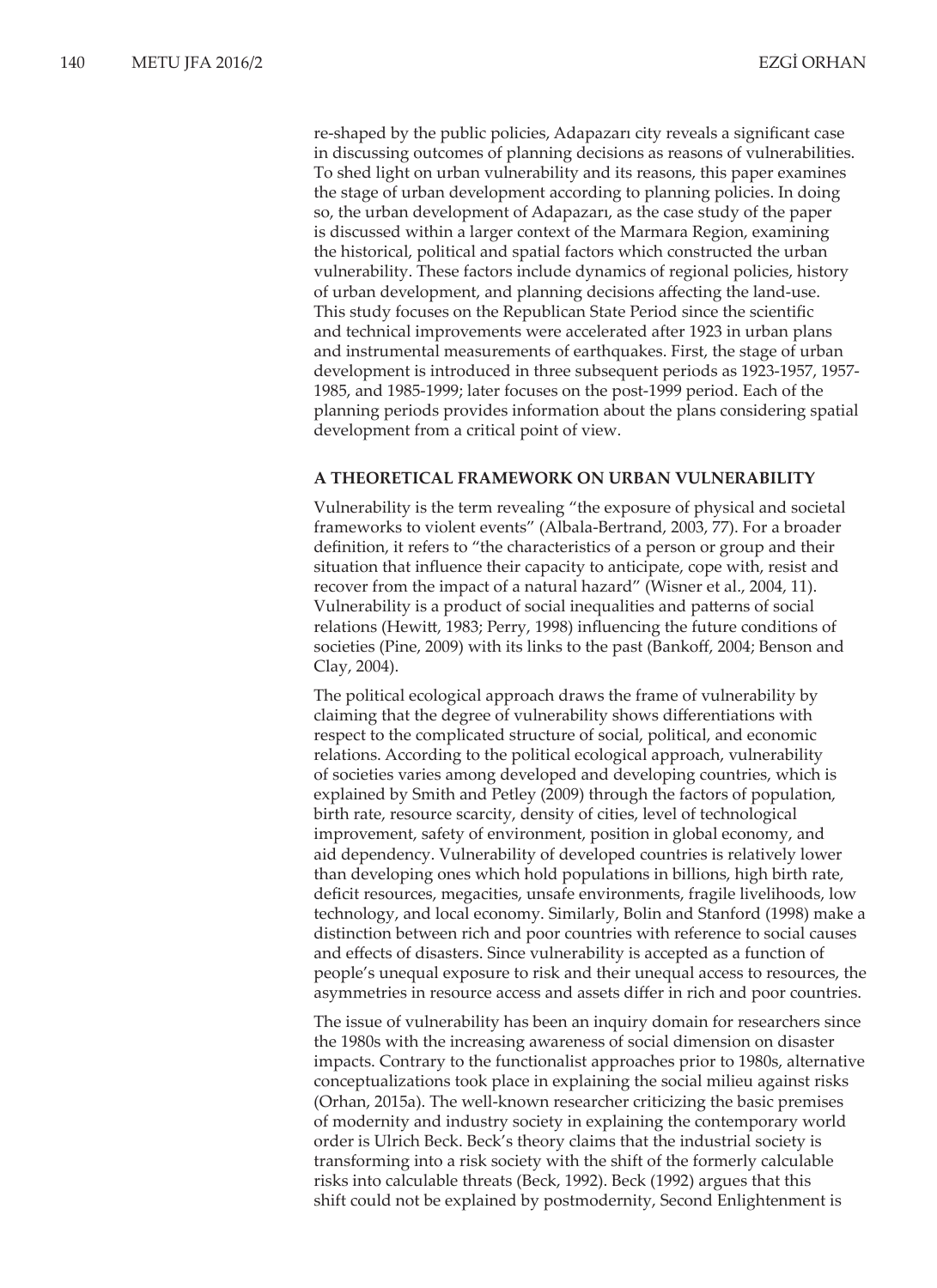required to generate a common understanding which accepts hazards are socially constructed that makes the society more reflexive to unintended consequences (Beck, 1998, 20). In line with the paradigmatic shift in assumptions, various explanations and classifications were also developed for vulnerability factors. Pine (2009) classifies the recent literature in three main groups identifying vulnerability as a result of physical condition, social condition and both physical and social conditions. Physical explanation of vulnerability mainly deals with the physical resistance of infrastructure and applies quantitative techniques of engineering sciences (Cutter, 1996). The basic premise in this approach is the physical occupation of hazard prone areas by settlements and human activities. Social explanation of vulnerability deals with the social resistance which occurs as a result of coping capacity of people to respond to a disaster (Blaikie et al., 1994; Wisner, 2004). In this approach, the problem is not restricted to exposure to hazards; but vulnerability is recognized as a complex issue due to the interdependency of social, economic and natural systems. Therefore, it is claimed to give priority to strengthen the social fabric, infrastructure and business enterprises' initiatives. Third approach is an integrated explanation that considers both hazard exposure and social resistance. The aim of this approach is to combine the vulnerability of exposure risk with the vulnerability of place and social response. Along with this approach, Palliyaguru et al. (2014, 50) claim that "vulnerability does not only stand for exposure to a hazard and a lack of capacity, but also it represents a series of resultant states of cultural, economic, environmental, physical, political, social, and technological under-development processes, before, during, and after a disaster". To illustrate, Burton et al. (1978 cited in Prater and Lindell, 2000) regard the vulnerability of a community as a function of three components, namely physical environment, human environment and the adjustments developed against hazards. Sharing this integrated perspective, the Hyogo Declaration (2005) highlights the concept of vulnerability by showing its physical and social dimensions as;

"Disaster loss is on the rise with grave consequences for the survival, dignity and livelihood of individuals, particularly the poor and hard-won development gains. Disaster risk is increasingly of global concern and its impact and actions in one region can have an impact on risks in another, and vice versa. This, compounded by increasing vulnerabilities related to changing demographic, technological and socio-economic conditions, unplanned urbanization, development within high-risk zones, underdevelopment, environmental degradation, climate variability, climate change, geological hazards, competition for scarce resources, and the impact of epidemics such as HIV/AIDS, points to a future where disasters could increasingly threaten the world's economy, and its population and the sustainable development of developing countries. In the past two decades, more than 200 million people have been affected every year by disasters." (UN/ISDR-United Nations International Strategy for Disaster Reduction, 2005, 6)

Leading on from the internationally accepted criteria of Hyogo Declaration and the integrated social and physical explanation, factors affecting urban vulnerability are classified into two main groups, namely socio-economic factors and physical factors to clarify the major points addressed in the case study. Recent literature emphasizes socio-economic factors of vulnerability as urban population growth (Bolin and Stanford, 1998; Quarantelli, 2003; Smith and Petley, 2009; Aubrecht et al, 2013), and inadequacy of institutional arrangements (Bolin and Stanford, 1998; Smith and Petley, 2009; Delica-Willison and Willison, 2004; Smith and Petley, 2009) which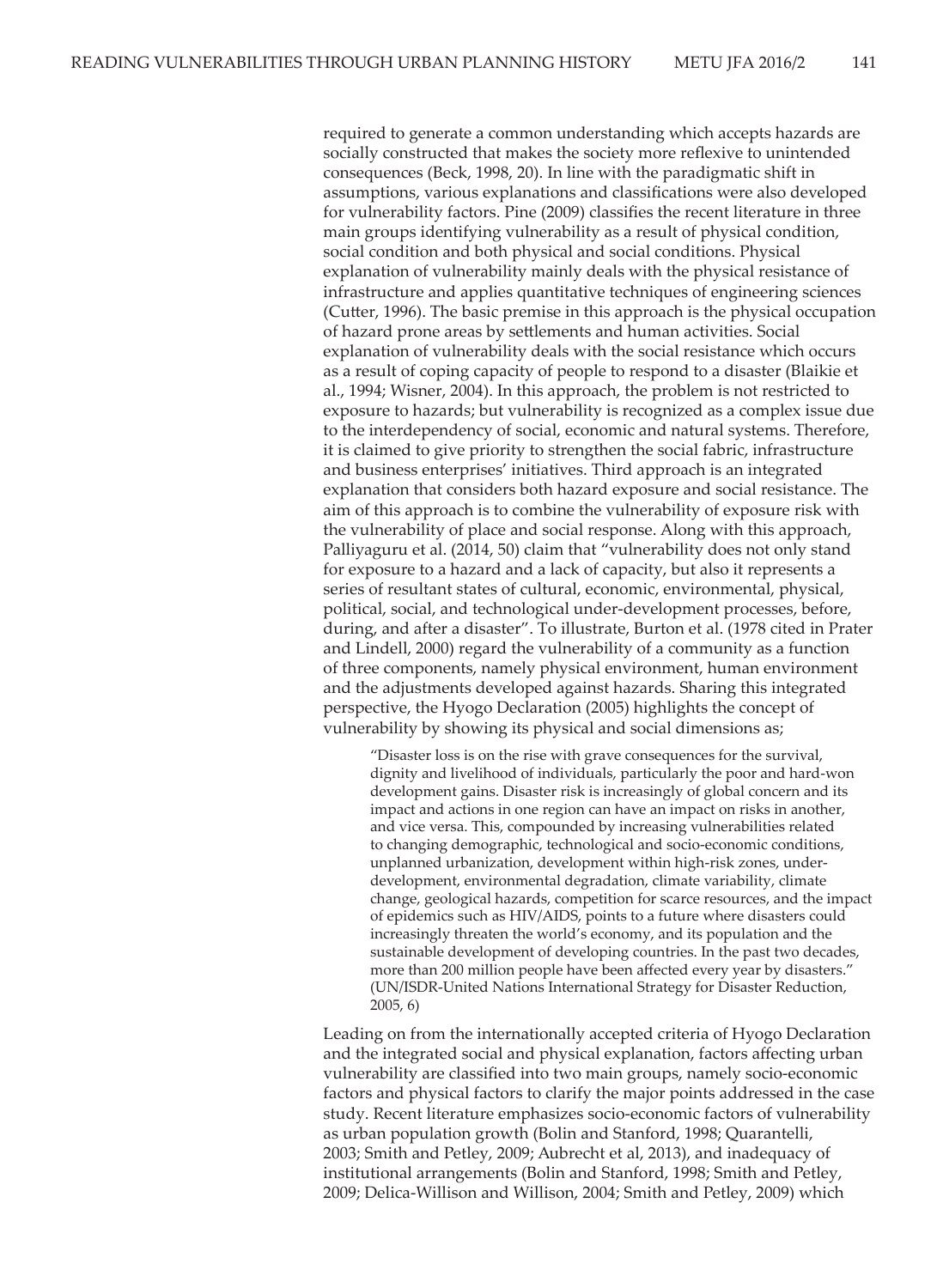are related to demographic, political, and cultural aspects at all level. Physical factors are related to industrial concentration (Quarantelli, 2003; Balamir, 2007), growth of informal settlements (Bolin and Stanford, 1998; Quarantelli, 2003; Brauch, 2003; Smith and Petley, 2009), and unplanned urbanization (Albala-Bertnard, 1993; Bolin and Stanford, 1998; El-Masri and Tipple, 2002; Delica-Willison and Willison, 2004; Balamir, 2007; Smith and Petley, 2009) as the source of vulnerability.

A common factor of vulnerability on which researchers are agreed upon is urban population growth. Since the last six decades, world population has an increasing tendency to settle in urban areas (EMI- Earthquake and Megacities Initiative, 2007). This growth takes place mostly in developing countries that already suffer from disasters. Migration plays a significant role in population increase. The most significant factor in cities' attractiveness is the employment capacity that is why many people migrate from rural areas or relatively small, less developed cities to large urban conglomerations or megacities. Due to the demand of increasing population, pressure to expand housing, physical and social services, and structural densities has also accelerated the pace of vulnerability (Quarantelli, 2003; Aubrecht et al, 2013). The dense concentrations of population create more competition for natural resources with unsafe physical settings. Since the decline of welfare state from 1970s, countries have reduced their commitment to internal welfare. While state regulation has been declining, free market ideals take place in countries for almost all issues. The lack of effective central government including weak organizational structure and deficit welfare programs is crucial for construction of vulnerability. Besides, the loss of commitment of central governments, there is also limited collaboration between central and local authorities and other institutions. Although "disasters are initially local events" (Quarantelli, 2003, 211), authority and resources are not sufficiently decentralized to meet losses (EMI, 2007). In addition to inadequate institutional capacity, scarcity of financial resources and insufficient knowledge among community makes it difficult in coping with disaster risk. Since local governments do not have comprehensive rules, auditing mechanisms and adequate resources, they could not manage with urban development effectively against disaster risks.

The main feature of settlement areas is the capacity of providing added value to national economy or local population. Concentration of industry attracts more population, especially low income groups that face additional risks to their life and health by the mere fact of their poverty, and tend to locate around industrial zones and hazardous industrial sites (Quarantelli, 2003). Besides, the expansion of megacities due to population growth leads to informal housing that is highly vulnerable to disasters (Brauch, 2003). Many of the most dangerous sites, steep and unstable slopes, flood prone areas and environmentally hazardous areas are usually turned into slum areas. Inhabitants of slum areas contend with every-day risk from malnutrition, inadequate health care, substandard housing, unemployment and illiteracy (EMI, 2007). Compounded by disaster risks, they are often the most vulnerable groups to any natural hazards. Unplanned and rapid growth of cities makes it difficult to provide adequate infrastructure and basic services throughout the expanding areas. Also, the growth hampers to plan and control development, land-use, and construction. El-Masri and Tipple (2002, 159) claim that "such 'unsustainable' growth of many human settlements not only endangers the continuity into the future, but also puts the existing built environment at extreme risk and wastes valuable limited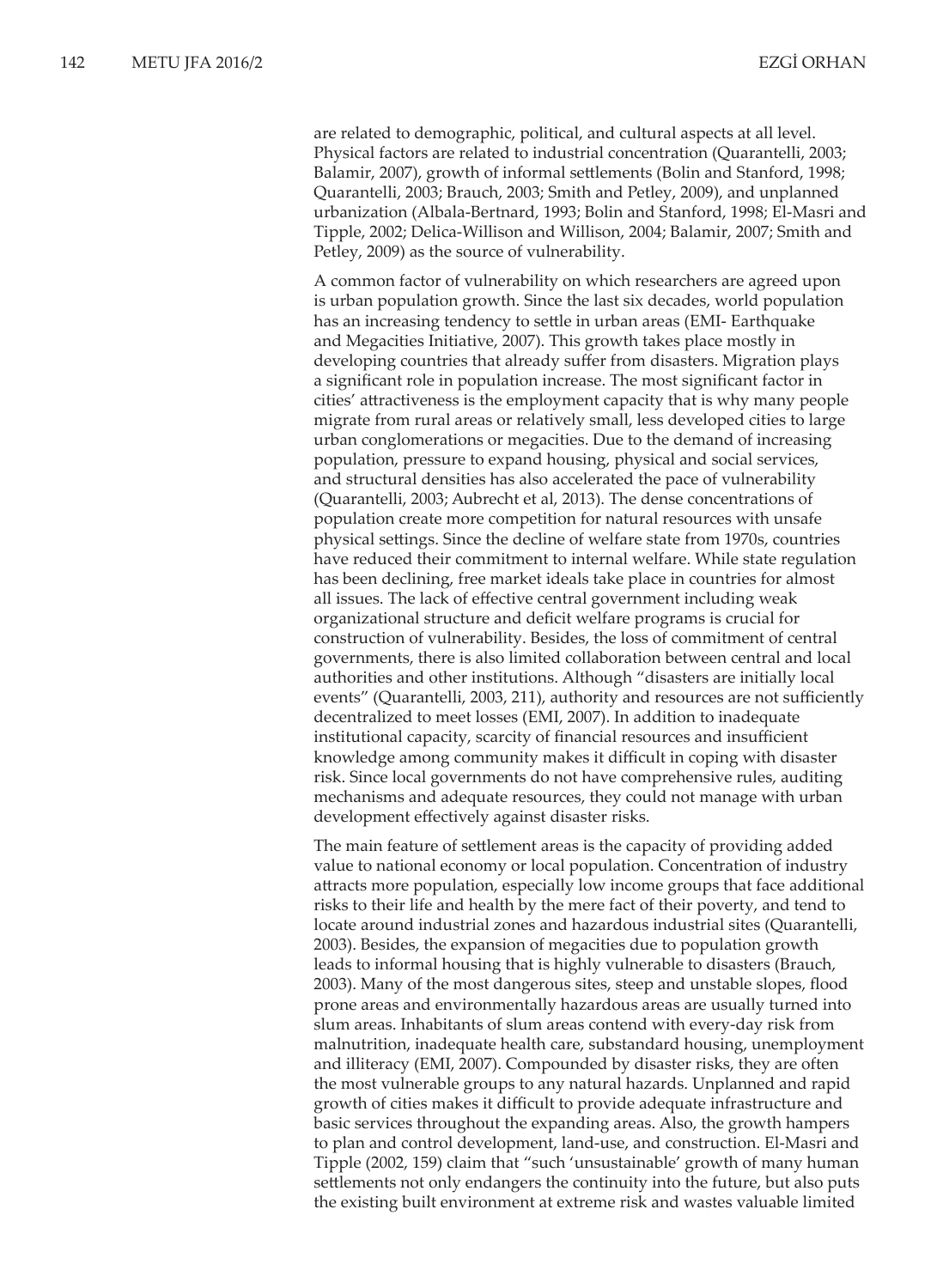resources". Therefore, uncontrolled urbanization has often fed the growth of slums, reinforced poverty, reduced community resilience, increased disaster risk and diminished cities' ability to deal with disasters. The socioeconomic and physical inputs increase vulnerability of cities and yield unprecedented consequences for cities against disasters.

In Turkish case, previous studies criticize the urban planning policies that increase the vulnerability of cities (Keskinok, 2001; Brauch, 2003; Gedikli, 2004; Balamir, 2007). Experiencing the 1999 Earthquake and its consequences, the affected region enables decision-makers and academicians to discuss the reasons of such destruction. According to Keskinok (2001), vulnerability of cities depends on the planning, engineering and design processes including regional policies, land-use and density decisions as well as construction quality. Thus, urban vulnerability is claimed to be related to the malpractices in regional development strategies and urbanization policies; city planning and urban growth regulation instruments as land use, micro zoning, density restriction, and development guides; and control in construction process, and design and engineering choices regarding building (Keskinok, 2001). Keskinok (2001) argues that in a country with limited resources and economic ability, risk management needs to include the steps of regional policies, land-use decisions and engineering choices without postponing solutions to the last stage. According to the study of Brauch (2003, 156) covering Mediterranean cities between 1975 and 2001, the extent of damage and fatalities caused by geophysical disasters depend mostly on vulnerability of urban centres. For Brauch (2003, 158), reasons of the vulnerable characteristics of Turkish cities are; population growth and urbanization, failure to apply existing building regulations consistently, and sites of industrial facilities. Gedikli (2004) highlights regional policies, particularly industrialization and urbanization, unsuitable land-use planning and engineering processes in order to explain the reasons of vulnerability. Within this context, critical points of land-use planning and engineering processes are listed as "unsuitable site selection, permission for plan amendments without a comprehensive evaluation of their possible effects, inadequate engineering services, and insufficient control of construction process" (Gedikli, 2004, 84). Sengezer and Koc (2005) list the factors that increase the vulnerability in Turkey as well as other developing countries as the absence of political saliency; uncoordinated and conflicting policies; uncontrolled urban growth and expansion of slums; weak design and building techniques; uncontrolled construction process; lack of enforcement of land-use regulations; inadequate technical personnel; and limited financial resources to upgrade building stock by seismic-sensitive construction technologies. Their primary criticism about Turkish planning system includes inadequacy of planning hierarchy; limited spatial concern of both central and local authorities; ineffectiveness of planning in managing disasters for a sustainable mitigation approach; inadequacy of planning tools and evaluation techniques; and politicized decision-making processes without public participation (Sengezer and Koc, 2005). Balamir (2007) defines the reasons behind rapid urbanization and vulnerability as historical factors affecting settlement decisions of societies on agricultural plains; increasing population growth resulting in a rapid and uncontrolled urbanization; improvements in construction technology accelerating construction process; additional development rights leading to increase in density of building stock; and ineffectiveness of auditing mechanisms.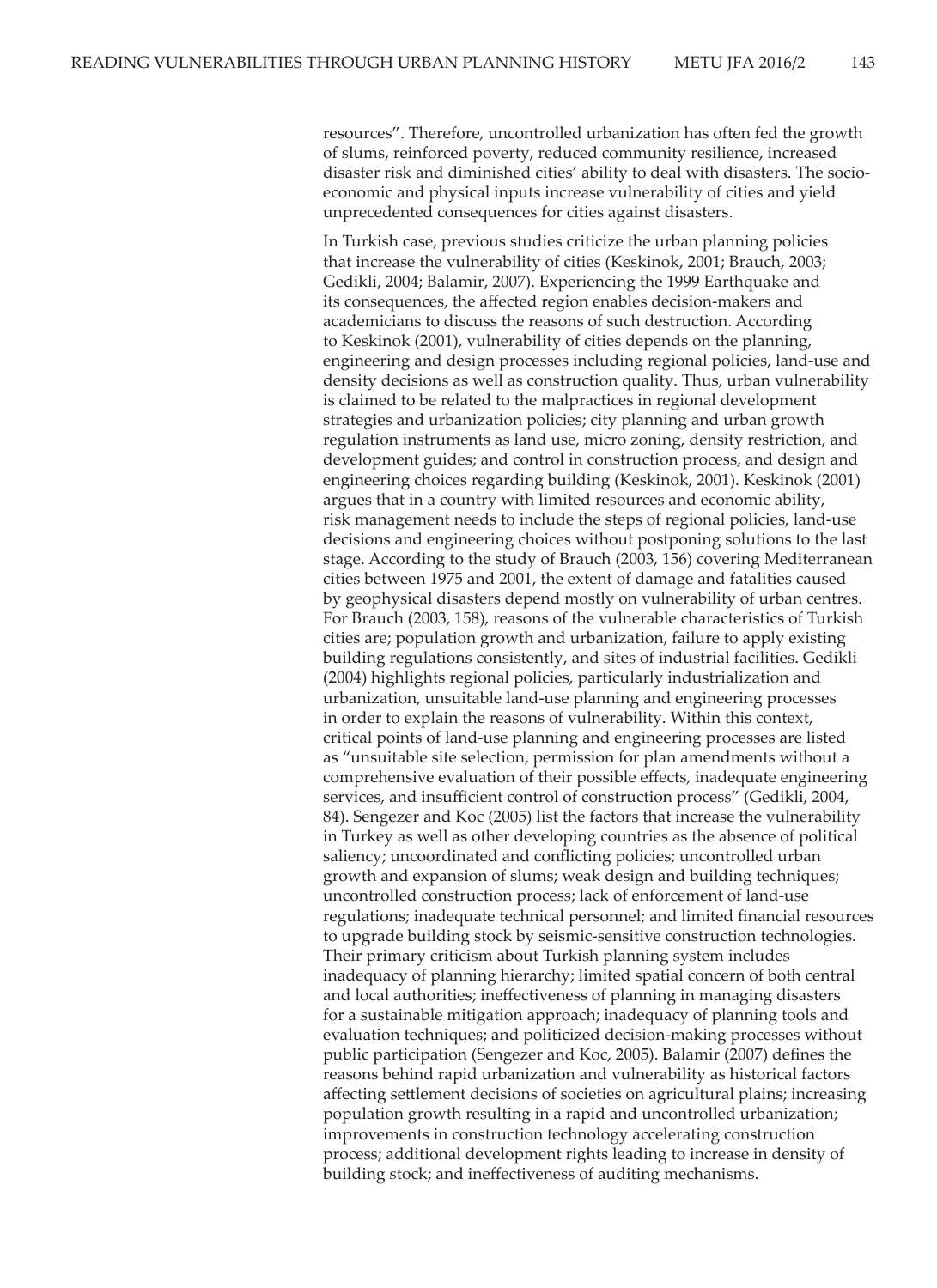### **METHODOLOGY**

In line with the previous explanations on urban vulnerability, this study aims to find out the factors that turned the 1999 Earthquake into a catastrophe for Adapazarı city and discuss whether post-disaster planning contributed to a safer urban context. In order to answer these questions, the analysis on urban development is constructed upon different planning periods and disaster experiences of the city.

To start with the earthquake experiences, the city suffers its proximity to active fault lines. Adapazarı has experienced several earthquakes as listed in **Table 1**. On 20 June 1943, an earthquake hit Adapazarı, resulting in 346 casualties. As a result of the earthquake, 524 buildings were totally collapsed; 227 buildings were heavily, 928 buildings were moderately, and 575 buildings were slightly damaged in the city (Altun et al., 1967, 16). In 1957, an earthquake occurred with the epicentre in Bolu-Abant with a magnitude of 7.1 which damaged 187 buildings heavily and 317 buildings slightly without leading to any fatalities in Adapazarı (Altun, 1967, 16). The 1967 Earthquake caused to 5,837 heavily damaged buildings. It was reported that 81 people lost their life, 111 people were injured lightly and 113 people were injured heavily (Altun et al, 1967). Apart from residential and commercial buildings, industrial plants were damaged by the earthquake. The main building of agricultural equipment and machinery industry was collapsed including the manufacturing workshops. The wagon industry stayed closed for 10 days after the earthquake. Also, railways stations were destructed; and Adapazarı Sugar Industry took structural damage to its factory building and equipment. Finally, the latest catastrophe took place in 1999 by causing a heavy burden on not only the city but a nationwide territory.

Apart from the disaster history, understanding the urban development of Adapazarı requires to analyse planning decisions so that a chronological sequence was employed in introducing planning history of the city. The first planning attempts in Adapazarı, in more systematic and scientific terms, have been initiated in 1950s. Since then, plans at different scales, ranging from regional scale to urban development scale, have been prepared in order to meet urban development needs and to recover from disaster impacts. Taking both planning periods and earthquakes into consideration, it could be observed that milestones of urban development overlap with the years of 1957, 1985 and 1999, as shown in **Figure 1**. Therefore, we employ a chronological sequence in analysing the urban vulnerability, which are determined as pre-1957, 1957 to 1985, 1985 to 1999, and post 1999.

By using the periodization, the main principles of plans, plan proposals, and the stage of urban development with respect to macroform are

| Date             | Epicenter       | Magnitude    | <b>Total mortality</b> |
|------------------|-----------------|--------------|------------------------|
| 1923             | Adapazari       | Not reported | Not reported           |
| 20 June 1943     | Hendek          | Ms: 6.6      | 346                    |
| 26 May 1957      | Bolu-Abant      | Ms: 7.1      | 52                     |
| 22 July 1967     | Adapazari-Geyve | Ms: 7.2      | 89                     |
| 17 August 1999   | Golcuk          | Mw: 7.4      | 17225                  |
| 12 November 1999 | Duzce           | Mw: 7.2      | 763                    |

**Table 1. Previous** earthquakes in Adapazarı. Source: Prime Ministry Crisis Centre, 2000; and Altun, et al.,1967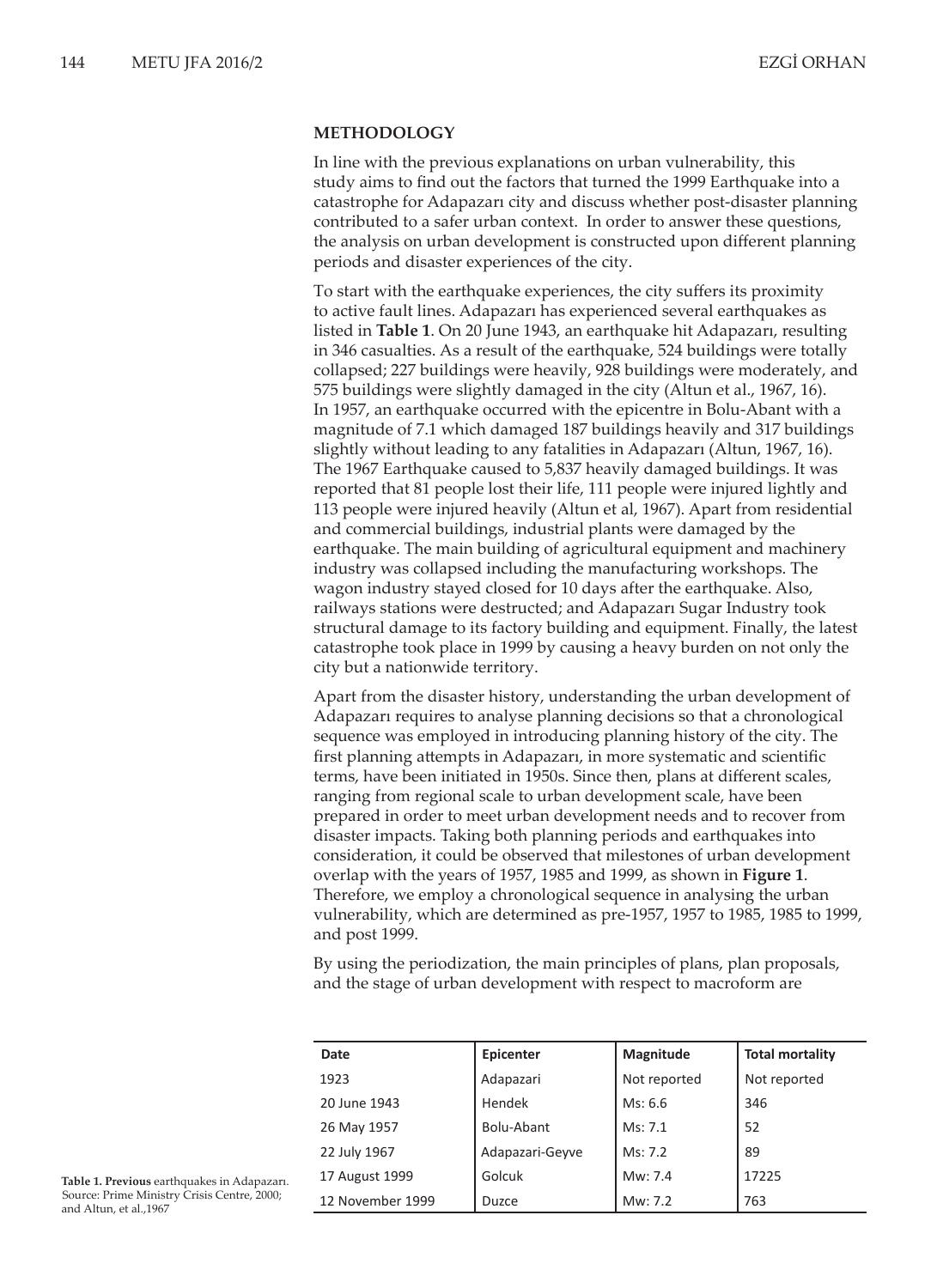

**Figure 1.** Planning periods used in this study

presented in a chronologic in order to reveal the vulnerability of Adapazarı city to disasters.

## **CONSTRUCTION OF URBAN VULNERABILITIES IN THE CONTEXT OF ADAPAZARI**

The analysis on urban vulnerabilities in Adapazarı with respect to the planning history and disaster experiences of the city is investigated under four major periods. Each period covers the evaluation of plan decisions and urban development respectively. The first period starts with the proclamation of Republic and goes until 1957. After 1950s, migration from rural to urban areas throughout the country reshaped the urban space, leading to acceleration of urban risks. In this respect, the second period starts with 1957 and goes on until 1985. The 1980s witnessed the liberal policies which had crucial impacts on urbanization. Then, the third period covers the years between 1985 and 1999, which shows the stage of development until the catastrophe. The contemporary stage of development is presented in the fourth period which starts with the 1999 Earthquake and covers the post-disaster recovery process.

The process of urban growth based on planning history and earthquake experiences of Adapazarı shows the increasingly intensive usage of urban area which is accompanied by the construction of the vulnerability of inner city. The continuing growth of the main city around urban core since 1950s is illustrated in **Figure 2**.

### **Core: 1923-1957 Period**

At the end of 19<sup>th</sup> century, Adapazarı was an Ottoman village of Kocaeli province depending on the primary economic activities of small-sized production and commerce (Sakarya Governorate, 2004, 501). With the construction of railway in 1899, the population of the district increased and the central functions expanded around the station. In the midst of  $19<sup>th</sup>$  century, as a result of population exchange policy after the Independence War, immigrants from Balkans were settled in the area. Located between the Sapanca Lake and the Sakarya River, the city has been settled on agricultural plain. Since there are not any significant topographic limitations for growth, the city has developed over the plain with respect to the increase in population. Urban population was counted as 22.559 inhabitants in the first general population census in 1927 (Sakarya Governorate, 2004, 501). According to the General Census, the population of Adapazarı was reached 24,839 people in 1935 and 25,793 people in 1940 (Sakarya Governorate, 2004, 501).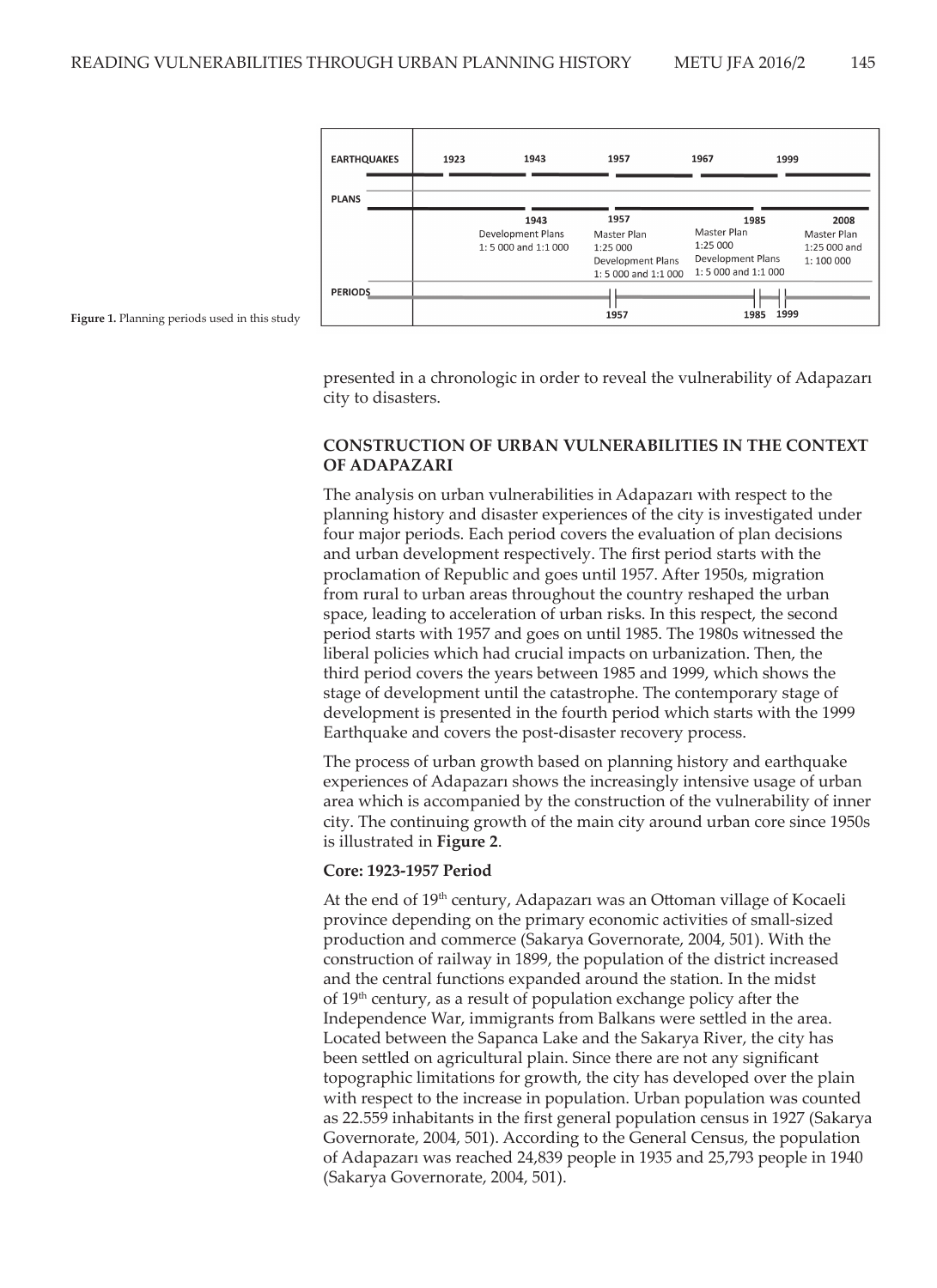

**Figure 2.** Change in the macroform of Adapazarı according to planning periods

In line with the modernity vision of the young Republic, cities were needed to be planned in order to regulate both spatial and social structure. The new Republican government aimed to prove the success of the new regime by constructing a modern socio-cultural and physical environment. Therefore, the planning history of Adapazarı dates back to early 1930s. However, negotiations on urban planning of Adapazarı with Prof. Hermann Jansen and later Van der Berg remained inconclusive. Following the unsuccessful plan initiatives and the 1943 Earthquake, Ferit Ors prepared the 1/1000 scaled plans of Adapazarı under the consultancy of Prof. Oelsner (Bayhan, 2010, 51). The planning initiative did not target a long-term development; rather it held a short-term approach for spatial development. The planned area covered an area of 400 ha, and the estimated population of the city was 45,000 inhabitants. Ors' plan regulated the spatial development of Adapazarı until the enactment of the 1957 plan (Bayhan, 2010, 51).

Until 1957 plan, the city witnessed the development strategy of the early republican period including nationwide state-led investments. Initial industrial developments such as Agricultural Equipment and Machinery Factory, Wagon factory and Sugar Industry appeared along the Istanbul-Eskisehir railway route in early 1950s. Then, with the construction of Istanbul-Ankara highway, industries tended to locate along the highway. These improvements encouraged settlements around these industries which would determine the directions of urban development. During the period, Adapazarı developed around its administrative and commercial centre over the plain area. The city was mostly shaped by 2 or 3-storey buildings constructed with traditional methods. However, the city showed a mercantile and agricultural centre identity despite the industrial investments.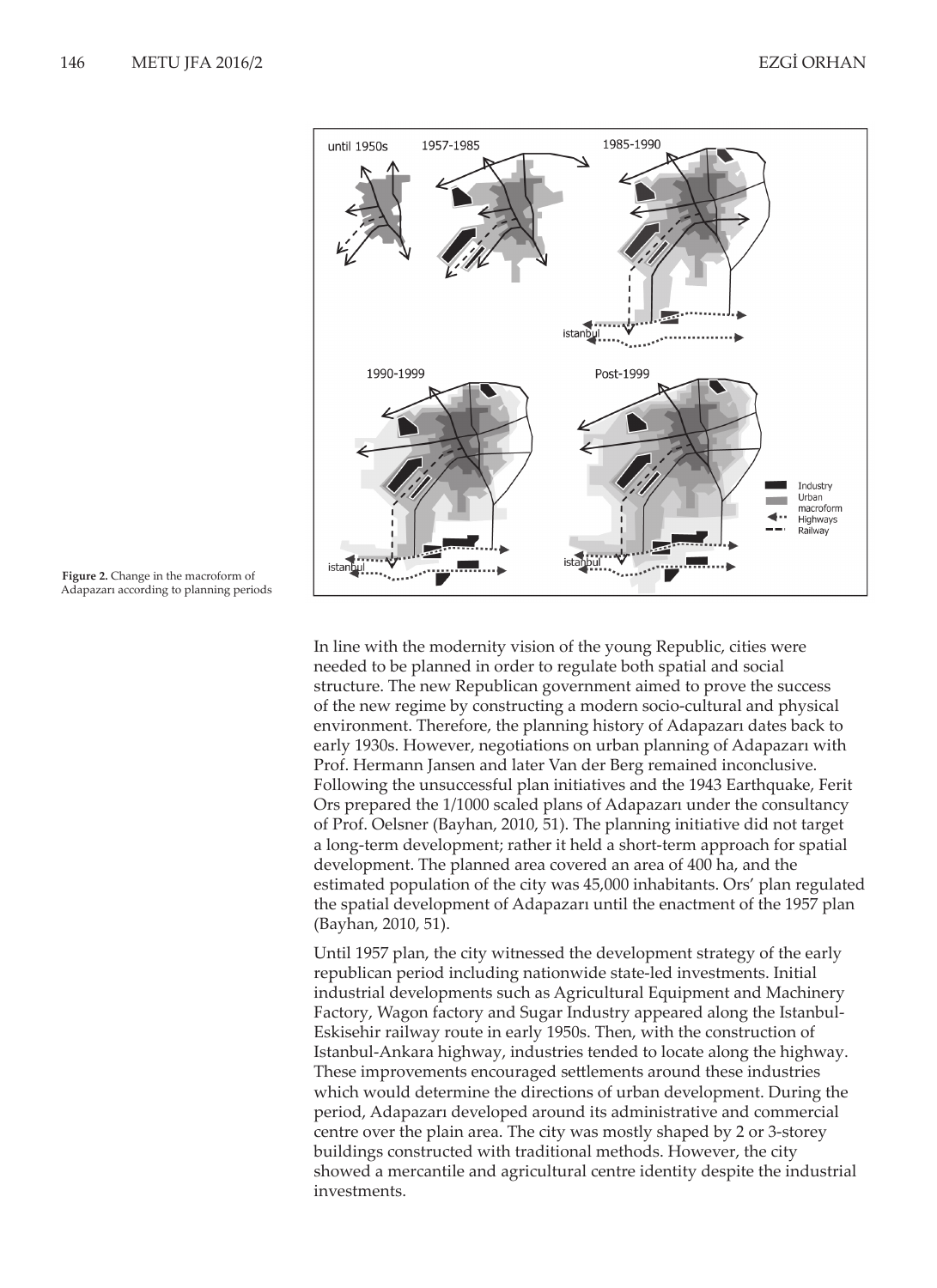#### **Concentration: 1957-1985 period**

The period covering 1957-1985 begins with the 1957 Bolu-Abant Earthquake. After the disaster, a planning study was initiated for Adapazarı. During this period, Eastern Marmara Development Plan was developed in 1963 which affected the economic function and urban growth of cities in the region. This period, which witnessed another earthquake in 1967, ended with the 1985 Master Plan.

Since Ors' plan was limited in size and scope, the need for preparation of a general plan emerged. The 1957 Plan of Adapazarı was developed by Mehmet Ali Topaloglu and his team through a national architectural design competition organized by the Bank of Provinces. The plan was structured for the following 20 years around an estimated population of 250,000 inhabitants which would be accompanied with the actual population of 1975. The plan aimed at regulating urban growth with respect to continuous investments and hazardous geological structure.

Parallel to the preparation of the plan, the urban development commission released a report indicating that the natural and geological structure of the city was not suitable for development. The report stated the unsuitable locations for the urban settlements addressing to North Anatolia Fault zone and high groundwater level. Along with this report, the 1957 Plan highlighted a building code system envisaging the buildings heights, building types, constructions styles, plot widths, and depths of buildings. The maximum number of floors was determined as three and the depth of the buildings, allowing attached ones was set as 9.50 m from streets. Furthermore, the plan determined the growth direction towards western part of the city where groundwater level was low. In his 1957 planning proposal for Adapazarı, Topaloglu planned the main axis of the city to hold commercial, administrative and recreational facilities and to connect the railway station to the central area.

The 1957 Plan determined the urban growth until 1970s. Considering the limited technical knowledge about seismic risks, the 1957 Plan made significant contributions to disaster planning. Since the plan took seismicity of the site into consideration, it proposed limited development rights. Besides, the plan provided a coding system to regulate the development over the plain. Also, it made consistent population estimation for the year 1975. In order to meet the demands of population increase, at the end of the planning period, there occurred the necessity of a new plan.

Meanwhile, in the 1960s, Turkey experienced a planned economy period. Regional planning studies aimed at determining the sectoral structure, interregional relations, population distribution, settlement hierarchy, and central functions of cities within the region in order to achieve a balanced development among the national territory. Respectively, Eastern Marmara Development Project was prepared by Ministry of Reconstruction and Resettlement during 1958-1960. Eastern Marmara, defined in the plan as the most developed region of a less developed country, is a sub-region of Marmara including İstanbul, Kocaeli, Sakarya, and Bursa provinces which had interconnected problems in terms of physical structure, infrastructure and urbanization.

The regional plan was designed to alter the economic functioning of Istanbul from manufacturing city into a commercial and consumption centre. On the one hand, the continuous trend in both urbanization and industrialization was emphasized, and on the other hand, spontaneous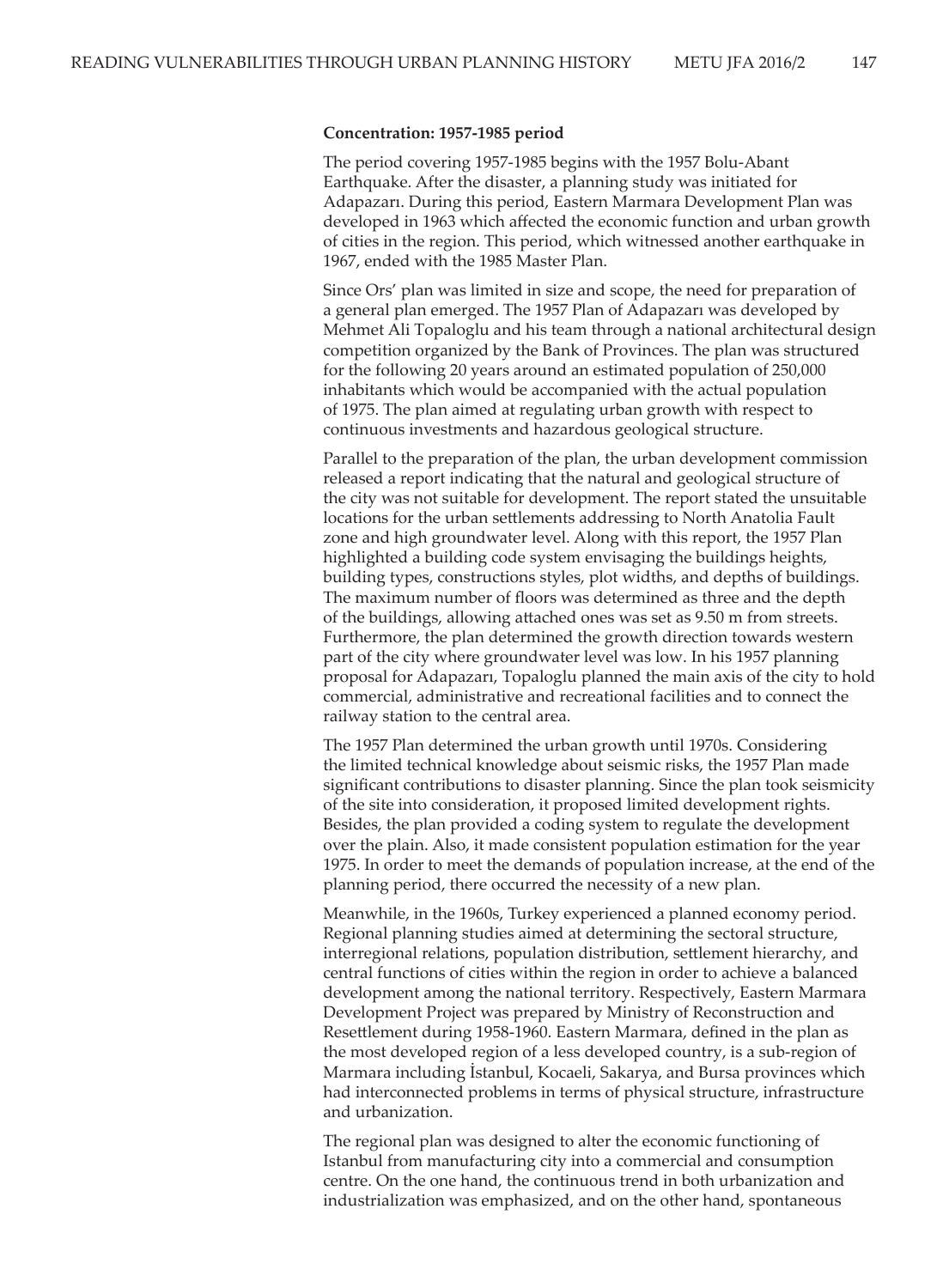existence of industry was restricted in the plan. Main goals of the plan were determined as integrating the region into national development, benefiting from the existing limited capital and development tendency of the country, encouraging urbanization, implementing interregional equity principle by considering the maximum development principle throughout the country and differentiated functionality of regions approach, and supporting the welfare state through provision of investments (MRR-Ministry of Reconstruction and Resettlement, 1963, 7). The main issue raised in this plan is decentralization of industry from Istanbul to eastern corridor up to Adapazarı and determining central functions of the cities of Eastern Marmara. In this respect, the plan assigned new roles to cities in the Eastern Marmara region apart from the international centre identity of Istanbul. The plan proposed central functions to Kocaeli as a port city to play a crucial role countrywide whereas Adapazarı remained as a regional centre to serve for local needs.

Accepting that agriculture were losing its relative significance compared to industry in Eastern Marmara, analyses on population, employment and land-use were conducted to direct future trends. The figures on population indicated that there was an increase in both total and urban populations of eastern Marmara region and the plan supported the trend with an estimated population of Istanbul of 5.8 million, and of Kocaeli and Sakarya of 1.3 million for 1980. Similarly, the plan expected an increase in nonagricultural employment concentrating in industry and service sectors, thus redefined the employment distribution. Considering the natural limits and geological facts, the plan reported that Adapazarı lies on the least suitable locations with its closure to the fault zone, soil structure, and high groundwater level. These limits would make intense and high-rise settlement and infrastructure provision difficult, especially considering the construction techniques of the country. Therefore, the plan assumed that Adapazarı which had a population over 80,000 inhabitants, would reach an estimated population of 380,000 inhabitants in 1980. The size of the new development area would be 1500-2000 hectares with the density at 150-200 persons per hectare. Parallel to the development took place in the region; it was expected to hold 20,000 employees in the industry sector, particularly operated in transport vehicles industry, agricultural industry, and manufacturing industry (MRR, 1963, 145). The most suitable area for industry was determined as the south part of the new Ankara way.

Although the Eastern Marmara plan considered the seismic risks posing threat to whole region, it promoted industrial development in the region, which would result in migration, urbanization and thus increase urban vulnerability. Despite the agricultural characteristic of Adapazarı, the city was supported as a regional centre that attracted further industrial investments. What is critical in Adapazarı's planning history is the decision of decentralization of industry from Istanbul to eastern parts and of shifting the small town into an industrial location.

#### **Agglomeration: 1985-1999 period**

In the 1980s, the neo-liberal economic restructuring and its related policies have led to the acceleration of industrialization in Adapazarı. The construction of Trans-European Motorway (TEM) in 1985 and the establishment of Organized Industrial District (OID) have contributed to the decentralization process (Gedikli, 2004). As infrastructural requirements of the new industries were supported by the government, a growing number of industrial plants began to locate within the city.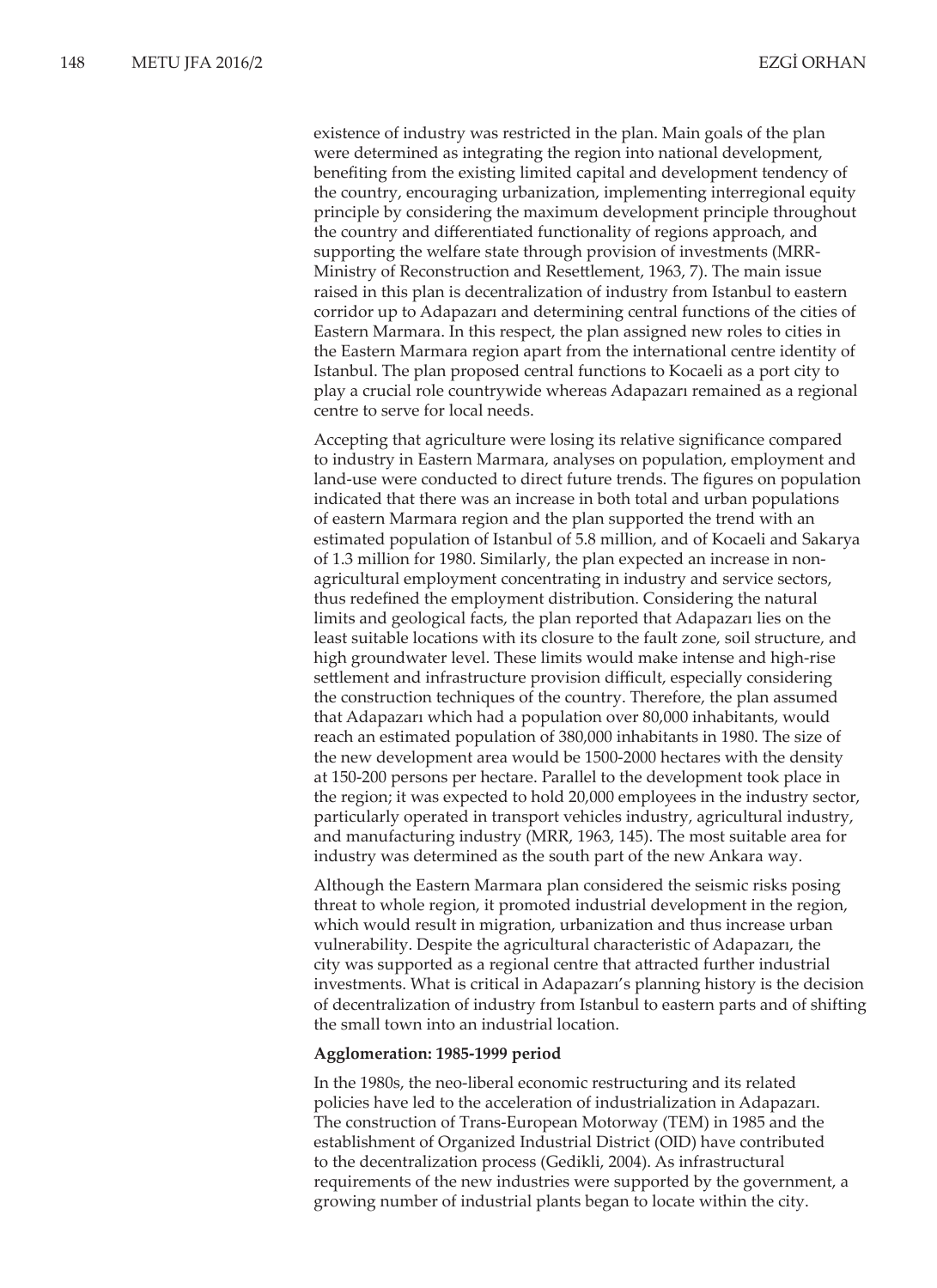Together with the socio-economic restructuring in 1980s, Adapazarı experienced a rapid growth in terms of urban development and population. Therefore, a new plan was required to regulate the restructuring of social, physical and economic environment. Developed by Bulent Berksan, the 1985 Development Plan of Adapazarı aimed to regulate the spontaneous urban development of the city which gained pace due to industrial developments and highway construction. The 1985 Plan proposed a comprehensive approach rather than partial land-use plans by covering the neighbouring areas of Adapazarı, 4,387 ha in total, for an estimated population of 600,000 residents.

Prior to the 1985 Plan, a geological report indicating the seismicity of settlements was released in 1982 as a basis for planning studies (Gedikli, 2004). The report displayed the possible outcomes of a further earthquake by referencing previous experiences and damages. It was advised that the high groundwater table and alluvial characteristic of soil should be taken into consideration in settlement decisions. Regarding the fact that seismic sensitive structure of plain areas were not suitable for dense settlements, the report suggested to settle in slopes which was consistent with the outcomes of the1957 Plan and the 1963 Eastern Marmara Plan. In line with this report, the 1985 Plan was prepared by giving priority to development and considering the seismic vulnerability of residential and industrial areas. Highlighting the necessity for residing in safer slopes rather than alluvial plains, the plan proposed settlements around Serdivan in west, and Erenler in south part of the city, stressing the necessity to obey the building codes. Depending on the 1985 Plan, five-storey buildings were permitted; hence, there existed multi-storey buildings over the plain despite the limitations in development rights of the 1957 Plan. Despite additional land provision, a denser urban development was generated on the existing urban structure to respond the population increase.

The Adapazarı city continued to develop with modifications and revisions of the 1985 Plan until the 1999 Earthquake. Meanwhile, high-rise buildings spread over the entire city from centre to neighbourhoods gradually (Bayhan, 2010). The state of development before the 1999 Earthquake in the city could be described as attached and high-rise buildings in centre, and detached and high-rise apartment blocks around the centre. Modifications in the Berksan's Plan resulted in a denser urban core, and activities agglomerated within the central area where soil conditions and geologic structure were not suitable for dense urbanization. This tendency was supported by the construction of E-5 Highway in 1970 and TEM in 1990 which attracted the industrial developments as proposed by the Eastern Marmara Development Plan. Also, with the foundation of Sakarya University in Serdivan, in western part of the city in 1992, urban growth was directed towards the west. Before the 1999 Earthquake, the city achieved an urban growth spreading to hills of Serdivan in west, Sakarya River in east, and TEM highway in south. Due to the dominance of the regional dynamics and large scale investments, urban plans did not properly provide a policy for safer urban development and consequently remained inadequate in addressing to the vulnerable structure of the city.

### **Fragmentation: Post-1999 period**

The 1999 Earthquake made a considerable influence on the city leading to a multitude of problems in physical, social, economic, environmental, political and spatial aspects. Recovery process after the 1999 Earthquake has been monitored first by the central government. The public resources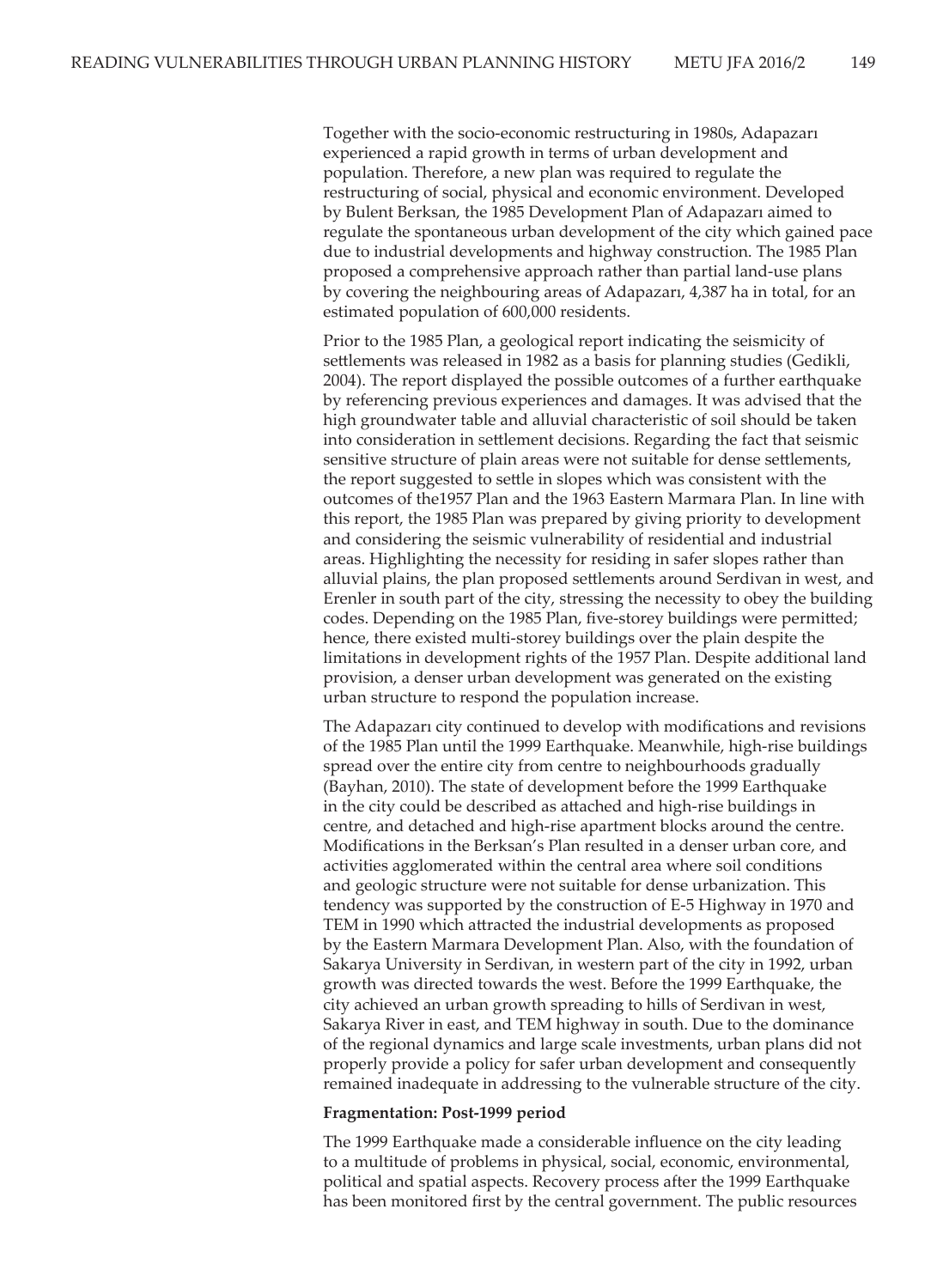# 150 METU JFA 2016/2

| Urban spatial<br>recovery models | <b>Resettlement</b>                                                                                                      | New development                                                                                              | Reconstruction                                                                                                                                    |
|----------------------------------|--------------------------------------------------------------------------------------------------------------------------|--------------------------------------------------------------------------------------------------------------|---------------------------------------------------------------------------------------------------------------------------------------------------|
| Role of urban<br>planning        | Regulation of high public<br>resource allocation                                                                         | Regulation of investments and<br>development                                                                 | Regulation of development rights                                                                                                                  |
| <b>Means</b>                     | Public resources,<br>External aid                                                                                        | Private investments,<br><b>Public resources</b>                                                              | <b>Public resources</b>                                                                                                                           |
| Aim                              | Creating safe environment with<br>mass housing<br>Attracting business by creating<br>safe suburbs                        | Creating safe environment in urban<br>periphery<br>Attracting business by using the<br>advantage of location | Reducing development rights<br>Developing with lower density                                                                                      |
| Implementations                  | Expropriation<br>Permanent housings<br>Construction of public buildings<br>Max. four-storey building                     | Max. two-storey new development                                                                              | 0,25 basement area ratio<br>0,50 floor area ratio<br>6,5 m building height                                                                        |
| Spatial outcomes                 | Priority to residential areas<br>Ignorance of businesses in plans<br>Inability to attract businesses in<br>the long-term | Proximity advantage to central<br>area<br>Residential development and<br>increase in demand                  | Continuity of businesses<br>Recovery within existing sites for<br>production facilities<br>Recovery of commercial units<br>within existing centre |

**Table 2.** Safe urban development models and their policies applied after 1999 Earthquake Source: Orhan (2012) and Orhan (2015a).



**Figure 3.** Schematic diagram of current Adapazarı settlement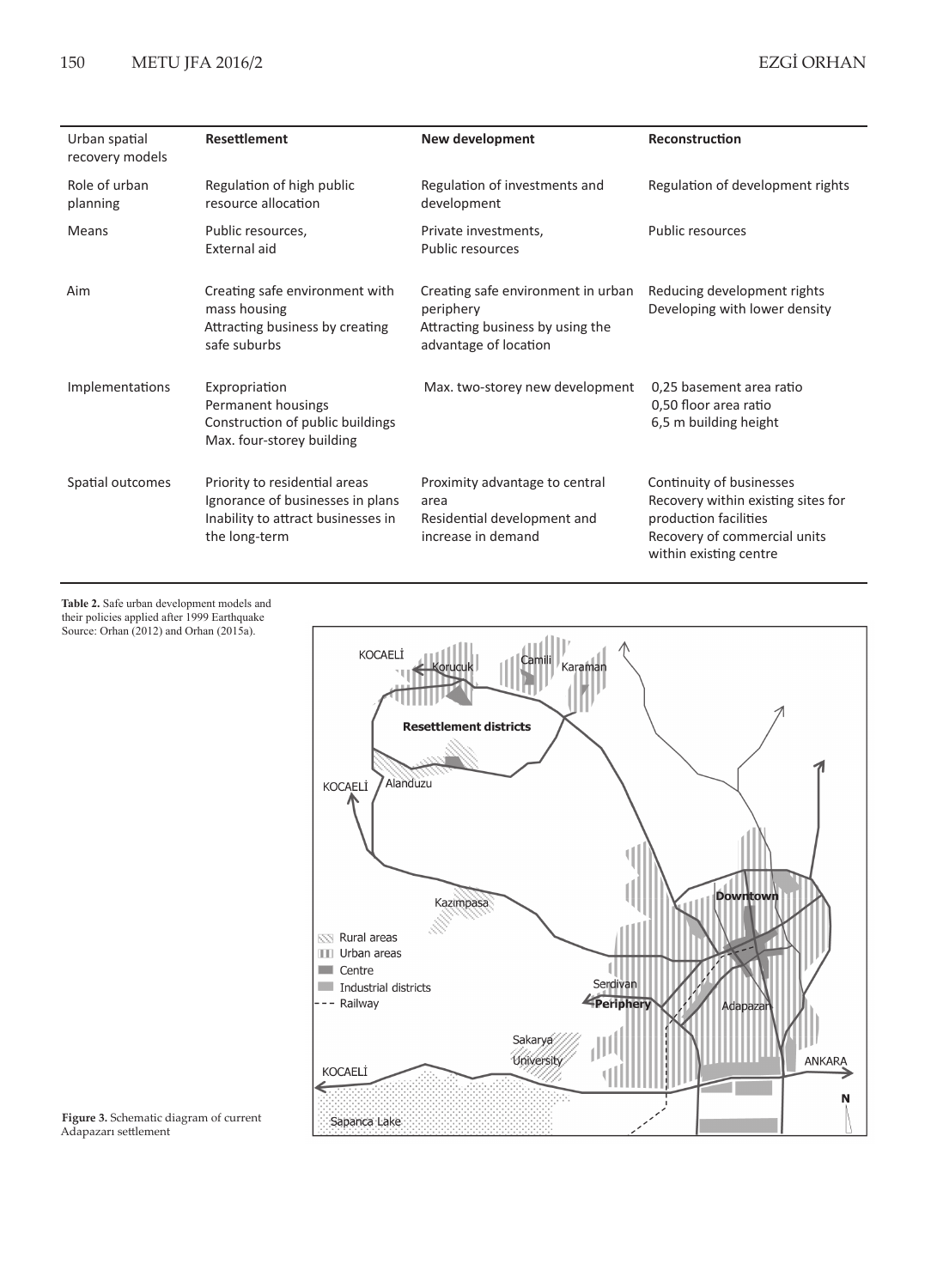obtained in forms of donations, credits, and taxes were used to resettle the affected population and reconstruct the affected parts of cities. In line with the initial recovery goals, the post-disaster spatial policies in Adapazarı are observed in three types as reconstruction of downtown, resettlement of affected population, and new development of periphery, as summarized in the **Table 2** (see also **Figure 3**).

Regarding the resettlement policies, permanent housing units were constructed on geologically safer areas. Public investments and resource allocation were the means of construction. The role of urban planning can be defined as the regulation of high public resource allocation. Apart from the resettlement policies, the downtown was reconstructed with reduced development rights with respect to geotechnical considerations. In the existing city, development rights were revised and reduced from five to two-storey. Public investments and resource allocation were the means of reconstruction of affected areas and revitalization of centre. Here, planning was used as the regulation mechanism of development rights. Additionally, the west hills called Serdivan district as one of the geologically suitable location nearby the downtown has become to be populated increasingly. Due to the close location to city centre, the district has developed gradually after the disaster. Private sector investments were the means of development, while public investments were the means of infrastructure construction. The role of planning can be defined as regulation of investments and development.

Resettlement policies were initiated immediately after the disaster by Prime Ministry for the damaged districts of Marmara Region. In line with the geological report indicating suitable sites for settlement considering the agricultural, forestry and conservation areas, and transportation network, land-use plans of resettlement sites in the region were prepared. Suitable resettlement districts for Adapazarı were determined in the 12 km apart from the city where the soil structure was relatively safer than other parts according to geotechnical analysis. The site over 1200 hectares was allocated to housing development and left to the commitment of Adapazarı Metropolitan Municipality (Gulersoy et al., 2003). The resettlement plan was prepared in three different project areas under the legal responsibility of Ministry of Public Works and Settlement, constructed by Mass Housing Administration and private enterprises, and delivered to the right owners in 2001. The planned area had a density of 120 people per hectare designed with three-storey detached apartment blocks, in accordance with the topographical conditions, without forming a dense and qualified urban structure.

In order to regulate the urban growth challenged by the 1999 Earthquake, the post-disaster period witnessed two macro-level plans. The 1/25,000 scaled Master Plan of Adapazarı, approved in 2006, was prepared to regulate the urban development after the resettlement implications. The plan still provides the basic framework for development of Adapazarı and its surroundings. The vision of the plan was to generate an urban area which presents economic welfare and social development as well as the merits of a liveable, competitive, productive, and well-equipped settlement system (SMM, 2006, 2). The 2006 Plan emphasized disaster vulnerability of the city in its main strategies as considering the seismic characteristic of the city and its specific conditions, protecting both citizens and urban development (SMM, 2006, 3). The plan developed two alternative scenarios in reference to population and employment, suggesting do-nothing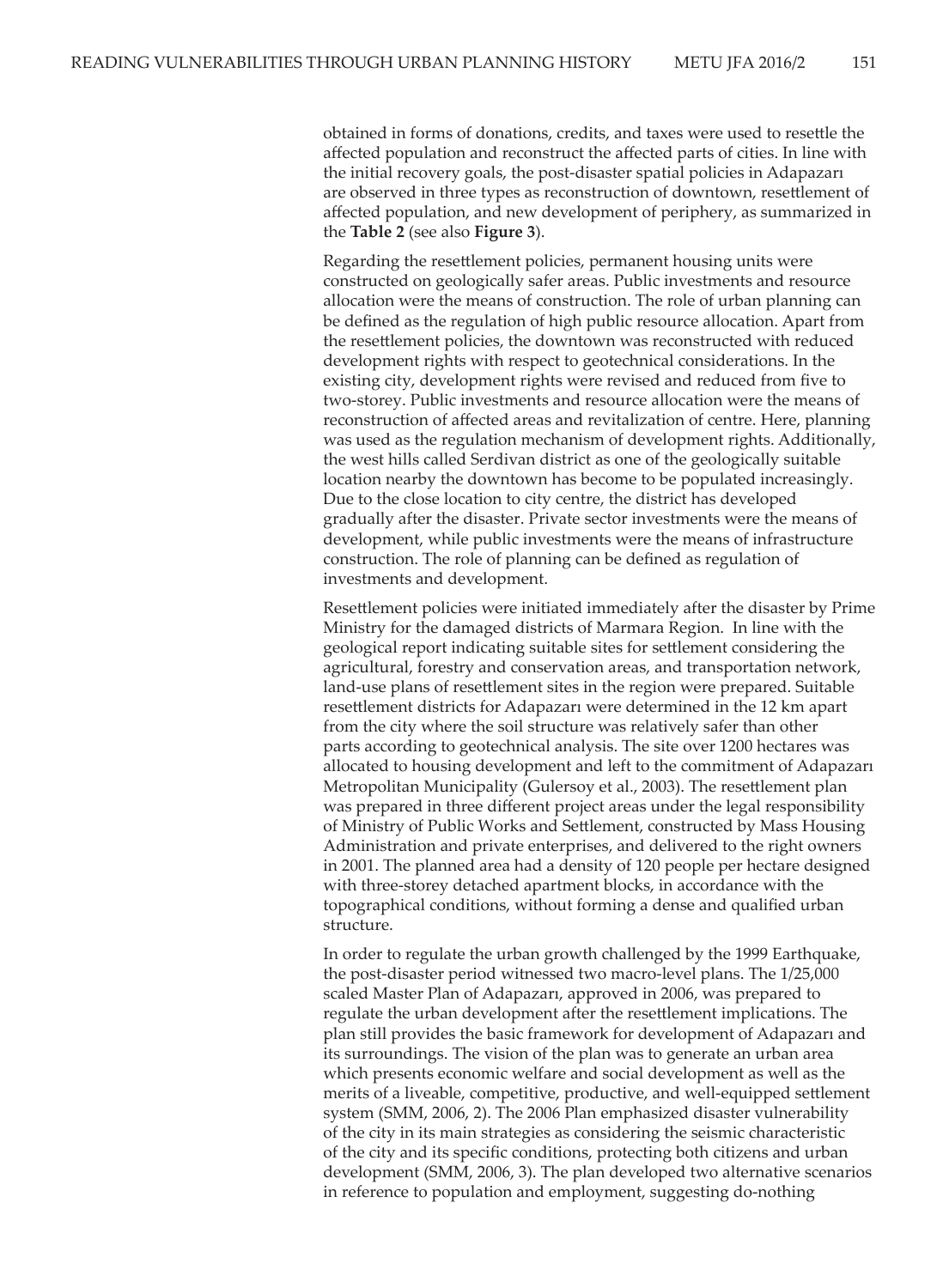model and the influences of regional tendencies model. For the former model, the city would grow around its present development tendencies and functions until 2030, and would present a centre-periphery form of relation with the resettlement district. The latter scenario reveals a jointed urban macroform among the pieces which would show a centre-northwest direction growth. In line with the geological report prepared prior to the plan development and alternative scenarios, the 2006 Plan adopted the second model supporting the essence of regional dynamics and the urban growth in north-west direction. The plan offered a comprehensive infrastructure system and a railway system between settlements in order to integrate new settlement districts into main city. Also, the plan suggested that social services should be hierarchically distributed among settlements where the main city centre contains both urban and rural functions. Plan decisions related to macroform development included that Adapazarı settlement has two parts which are differentiated from each other in functional terms. It was mentioned that the main centre of Adapazarı holds working places to provide service and production facilities including commerce, university, public institutions, education, health, culture and sport facilities, organized industrial district, and other industries, whereas the new settlements provide residential areas, specialized retail commercial areas, administrative and health services, cultural and education facilities such as the second university. The agricultural and forest areas separating urban settlements would provide open and green space requirements (SMM, 2006, 18). At the end of the planning period, estimated population of the main city would be 396,000 whereas new settlement areas will hold 350,000 inhabitants.

The 1/100.000 scale Master Plan of Sakarya, approved in 2009 and targeting 2025, aimed to develop goals and strategies for planned area. Considering the regional relations of Adapazarı, the 2009 Plan adopted the proposals of the 1/100.000 scale Istanbul Environmental Management Plan (IEMP) approved in 2006. The vision of the IEMP Plan was to restructure Istanbul as a global centre for finance, logistics, tourism and culture between Europe, Asia, and Middle East aiming at strengthening the role of Istanbul in global markets by supporting technology intensive industries and business sector (IMPB, 2006, 19). Similar to the decisions of 1963 Eastern Marmara Development Plan, the main policy of the IEMP plan was the decentralization of industry towards the periphery of Istanbul in order to develop service sector in inner parts of the city. Under the regional dynamics, the vision statement of the 2009 Plan of Sakarya was determined as;

"a city which is active in culture and art, in addition to industry, commerce and agriculture with its strong local government and complete infrastructure, in order to cope with environmental problems and enhance its ability in science and technology" (SMM, 2009, 5).

In line with the vision, the plan supported the modernization of heavy industry with technological and managerial methods and the development of mid-scale industry under certain environmental conditions, by expecting an increase in employment of industry and service sectors. The employment distribution among sectors was estimated as 22% in industry, 45% in service and 33% in agriculture for the year 2025. Furthermore, the plan estimated the population of 760,000 for the target year where 86.8% of the total population was projected to live in urban areas of Adapazarı. The proposed spatial pattern developed in line with the strategic goals and population estimations. The city was expected to grow in west, north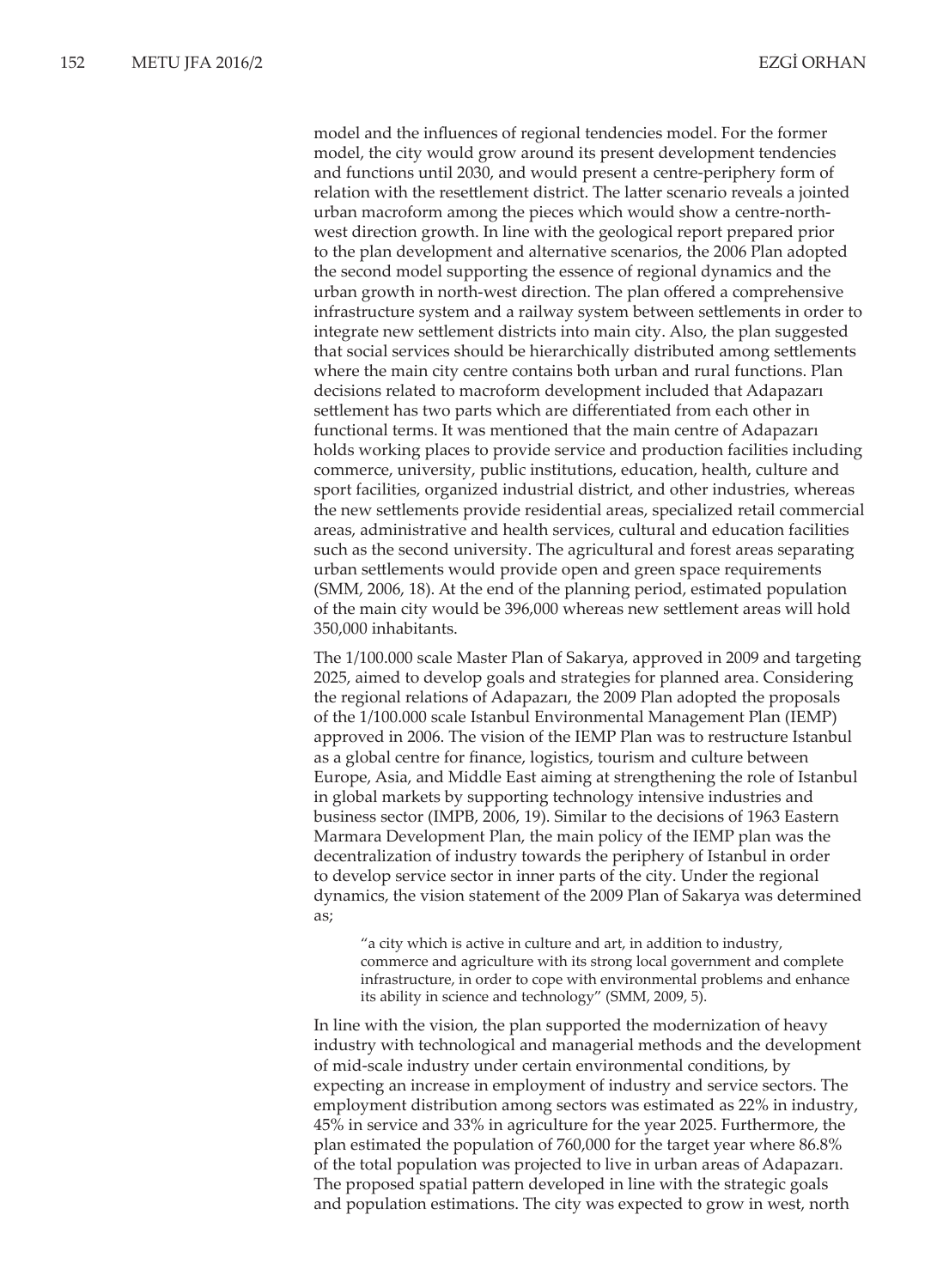and south parts of the existing structure where Sakarya River remained as an edge for the urban development. The plan recommended settling in the previously planned areas so that it did not propose any additional land provision for development. Development priority was given to Serdivan district. Besides, reduced development rights were preserved for the downtown area due to the seismicity of the existing settlements. Considering the seismicity, local soil conditions, and building features, the 2009 Plan categorized settlements as; areas suitable for settlements; areas forbidden for settlement without taking measures; areas required detailed geotechnical analysis; and areas unsuitable for settlement (SMM, 2009, 12). Additionally, the plan offered the conduct of geological and geotechnical analyse to evaluate the appropriateness of the proposed area for settlement, to consider the additional traffic volume that may arise in emergency cases in designing the road network, and to determine and preserve open spaces for the purpose of gathering places, temporary settlements and centres for emergency management.

To conclude, the post-disaster planning studies of Adapazarı aimed to develop the city as a part of regional dynamics by encouraging industrialization. Challenged by the earthquake and their negative consequences, the plans are expected to focus on mitigation strategies in achieving a resilient urban environment. Although post-disaster plans indicated the relation between natural inputs and limits, industrial development and urbanization, it did not clearly put forward concrete measures to prevent settlements from seismic risks. Rather, the plans served to bring additional population and industrial development despite the seismicity of the area. It can be noted that the current state of development of Adapazarı city achieves a fragmented urban structure. Since the policies after the earthquake generated distinct settlement areas from the main city and post-disaster plans could not integrate these urban parts each other, the city now challenges with problem of fragmentation.

### **CONCLUSION**

The review of the urban development until the 1999 Earthquake puts forward that Adapazarı city developed around its historical location on the seismically sensitive plain with respect to the regional dynamics. The historical core of the city remained as the central district and residential areas grew around the centre with respect to the increase in population. Despite its agricultural productive capacity, the development scenario of the city was drawn together with Istanbul which has been the locomotive of the economy in the region. The seismic vulnerability of the city has been increased through the regional plan decisions which aimed at shifting Istanbul's economic base from industry to finance. The Eastern Marmara Development Plan (1963) supporting industrial decentralization of Istanbul through eastern corridor was a catalyst for the production of new and larger vulnerabilities, in other words urbanization irrespective of seismic risks, for Adapazarı. Therefore, the city's economic base shifted to industrial production as a result of the increasing pace in industrialization of Istanbul. The reflection of this macro-level decision could be observed in the urban area as a concentration of population and housing demand. The first plan for the city, which was prepared in 1957 with a sensitive approach to seismic risks, has become inadequate to meet the increasing demand ones time. Thus, in 1985, a master plan was prepared with awareness on seismic risks. Introduction of neo-liberal economic policies, since 1980s,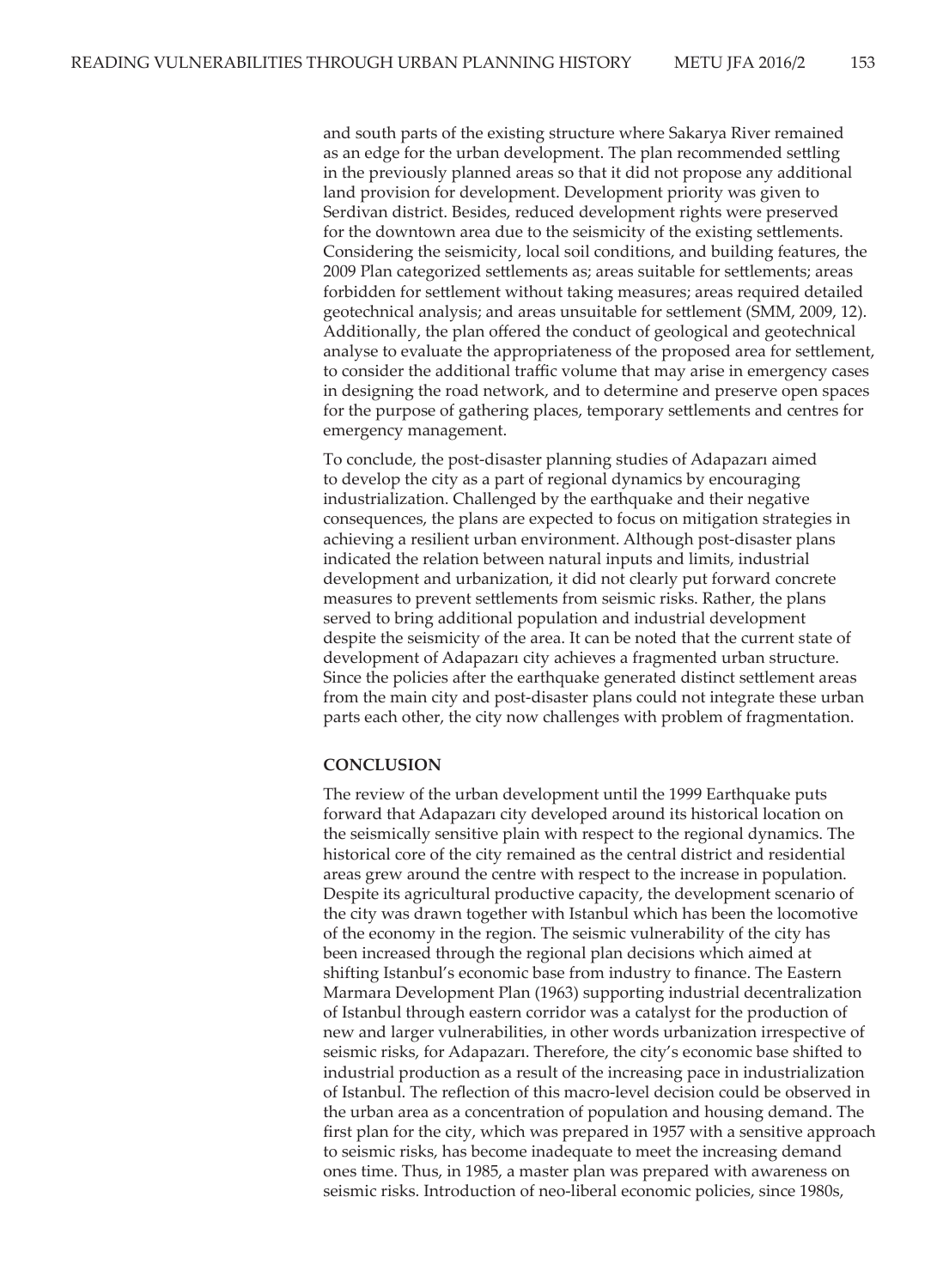have turned the agricultural structure of Adapazarı into an industrial city characteristic. The shift in population and demand on housing and services by 1980s was responded by the increasing development rights despite the seismic risks of the city. The agglomeration of functions and population brought additional burden on city and contributed to vulnerability through amendments in the plans in terms of increasing development rights and densities. In sum, urbanization process was affected from the policies of central government which applied through regional planning. Regional plans influenced the spatial organization and development pattern of the city. As a consequence of regional planning, urbanization and land-use planning experiences together with the geophysical conditions of the environment, the city suffered from earthquakes severely.

The 1999 Earthquake hit the city under the circumstances of high density development and inadequate institutional capacity. Following the earthquake, the affected population was moved to resettlement districts, as the most common recovery strategy of the Turkish disaster management system. Implementation of resettlement policies considers reducing building pressures on the city centre and residential areas of the inner area; relocating private sector companies, businesses and government establishments into safer districts; and strengthening the overall integrity of community structure. An illustration of this policy is seen in Adapazarı case. Construction of dwellings in resettlement area met the housing need of affected population without providing a considerable diversity of a pleasant urban setting. Apart from the problems of newly produced residential districts, there have been inconsistencies between the development of residential units and business premises

**Table 3.** Evaluation of urban vulnerability for different periods. Source. Adapted from Orhan, 2012.

| <b>Periods</b> | <b>Policies</b>                                                                                                                                                            | Socio-economic<br>consequences                                                                                                              | <b>Physical consequences</b>                                                                                                                               | <b>Spatial</b><br>consequences |
|----------------|----------------------------------------------------------------------------------------------------------------------------------------------------------------------------|---------------------------------------------------------------------------------------------------------------------------------------------|------------------------------------------------------------------------------------------------------------------------------------------------------------|--------------------------------|
| Before 1950s   | State-led industrialization                                                                                                                                                | Small town<br>Agricultural employment                                                                                                       | Limited growth<br>Continuity of historical<br>location                                                                                                     | Core                           |
| 1957-1985      | Regional policies directing<br>industrial development<br>Planned urban growth                                                                                              | Urban population growth<br>Demand to locate in urban<br>area<br>Problems in auditing                                                        | Urbanization over weak soil<br>Rapid urbanization to meet<br>housing needs                                                                                 | Concentration                  |
| 1985-1999      | Private entrepreneurship<br>in industrial development                                                                                                                      | Urban population growth<br>Increase in industrial<br>employment<br>Plan amendments                                                          | Industrial concentration<br>Dense urbanization<br>High development rights<br>Limited open space                                                            | Agglomeration                  |
| 1999-2015      | Avoidance from hazard-<br>prone area<br>Development in new<br>settlement districts<br>Transformation of areas<br>under disaster risks<br>New institutional<br>arrangements | Increase in urban<br>population<br>Integration problem<br>between new areas and<br>existing city<br>Regeneration tools for<br>existing town | Reduced development rights<br>in downtown<br>Central development in<br>downtown<br>Low density urban sprawl<br>Household-centred<br>resettlement districts | Fragmentation                  |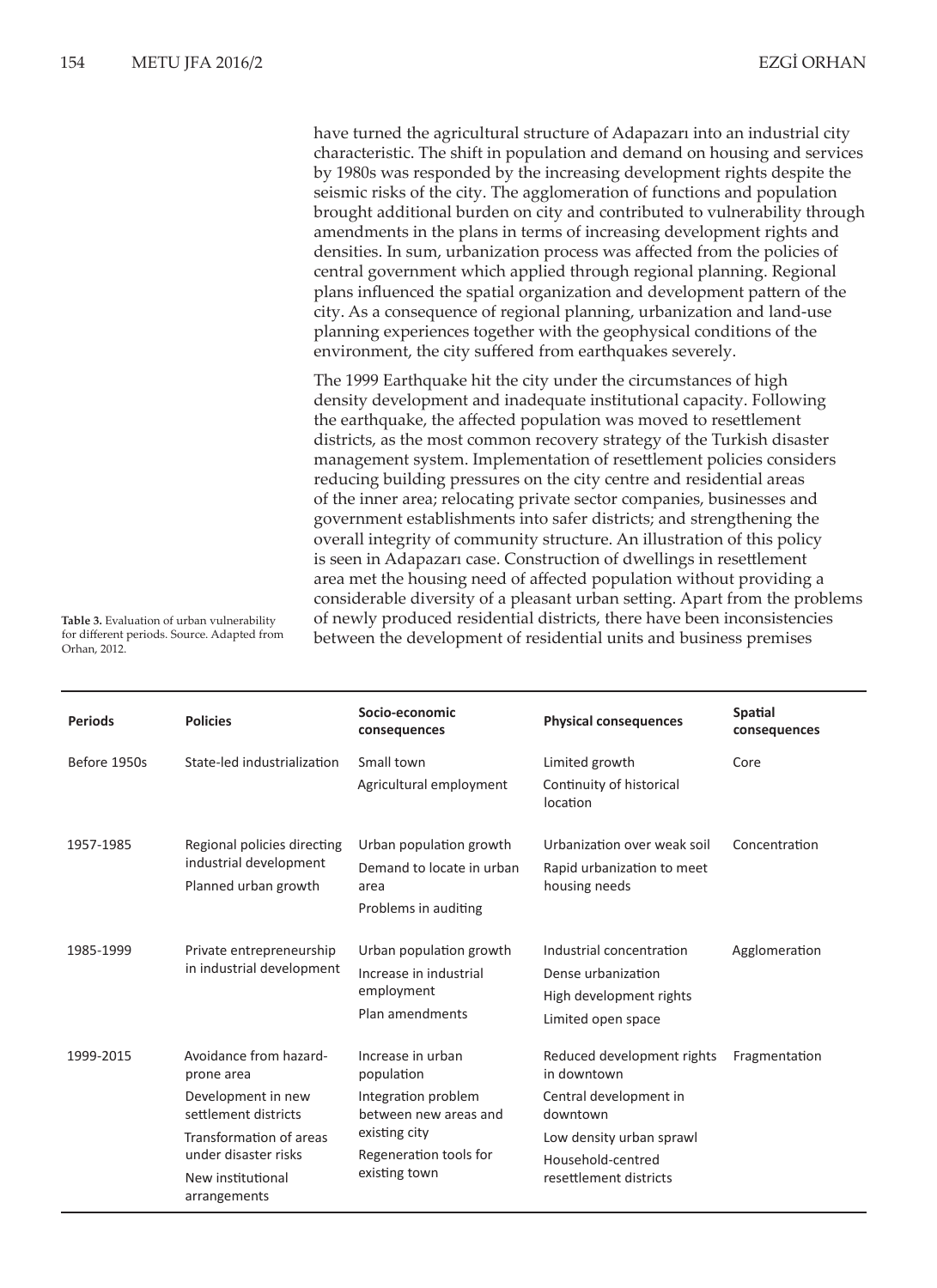(Orhan, 2015a; Orhan, 2015b). The resettlement areas cannot attract businesses parallel to dwellings, so that private entities continue to settle in damaged urban core. The problem caused by recovery policies isolating businesses from household recovery leads to generation of a fragmented urban structure (Orhan, 2015a). While the city growing around the most vulnerable locations with its businesses and industrial plants, a large amount of population still demands to the vulnerable urban core, despite the investments made for a safer location in resettlement areas. **Table 3** summarizes the urban vulnerability in case of Adapazarı based on each predetermined periods.

1999 Earthquake can be accepted as the milestone for urban restructuring of Adapazarı. The factors in the background of this phenomenon are decentralization of industry to Eastern Marmara, increasing urban population, spreading dense built environment, accelerating pressure on urban centre by 1980s, and locating on seismic-risk prone sites – all of which have promoted both the economic growth and urban vulnerability in Adapazarı. Here, it is worth arguing that experiencing the severe consequences of the disaster, policies and actions taken in recovery period could not serve for developing a resilient city. The planning procedure in post-disaster period, after the completion of permanent housing districts cannot achieve the problematic of the fragmentation. However, an attempt is expected from the plans to integrate fragmented urban bodies in order to generate a more resilient city. Although resettlement policies succeeded household recovery to some extent, implementation of post-disaster plans did not resolve the problems at community level in Adapazarı. This has led to restructuring of the urban space which is not consistent with the primary goals of recovery policies aiming at a safer urban environment. The preservation of the inner city as a commercial environment and alleviation of residential environment out of the city could be resulted in construction and continuation of vulnerability in addition to fragmentation of the urban space.

For the long-term period after the 1999 Earthquake, it is worthwhile to report the recent improvements in legal and organizational domains that affect the planning schema. With the establishment of Prime Ministry Disaster and Emergency Management Authority (AFAD), a new institutional capacity was generated at central level with its local level organizations, in 2009. The most influential impact of such an organization is expected to be on developing a risk reduction approach for Turkish case. Through the macro-level policy documents, such as National Earthquake Strategy and Action Plan (UDSEP) and Road Map for Earthquake Mitigation, AFAD aims to constitute a basis for risk reduction. Another change in institutional aspect was seen in the operational domains of metropolitan municipalities to enlarge their responsibility areas up to the provincial territory (Act no 6360), including Sakarya Metropolitan Municipality. Apart from the institutional arrangements, a legal framework was enacted in 2012 about transformation of areas under disaster risks (Act no 6306). The Act enables people at risk to regenerate the built environment with pre-determined tools, such as credits, loans, and rent allocation. All of the recent improvements are to be expected to reduce the vulnerability of cites, yet their impacts cannot be evaluated in this stage of development. Therefore, it is necessary to conduct further studies in evaluating the consequences of such changes on urban vulnerabilities.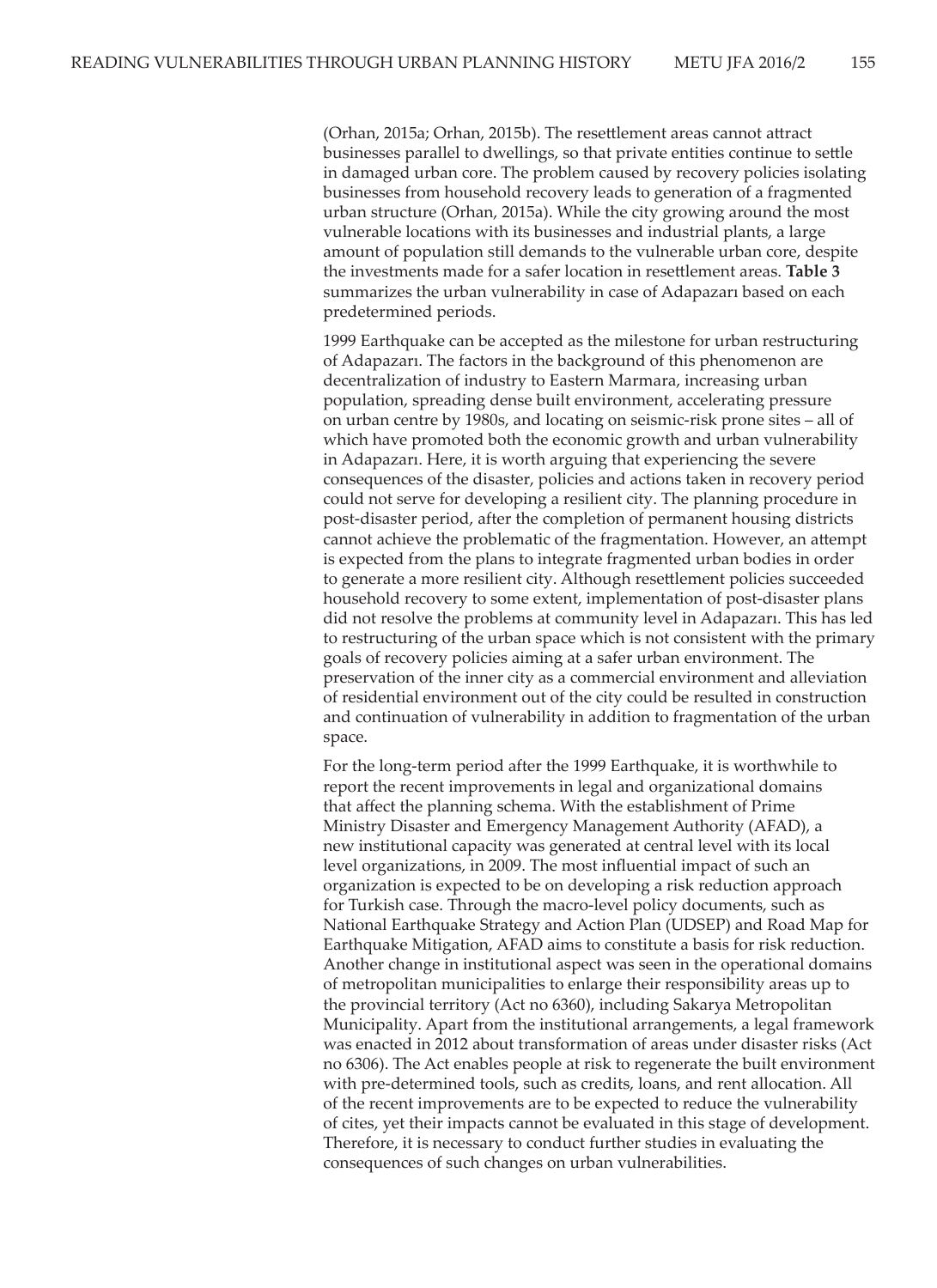### **DISCUSSION**

This study addresses two main implications with respect to the review on planning history and urban vulnerabilities. First, planning at all levels should regard disaster risks as an inherent part of the decisions affecting the future of a city. Addressing the outputs of this study, it can be noted that earthquake risks and the urban vulnerability are produced by the intense urbanization. Therefore, decisions taken in each step of planning procedure should be kept in a balance. The steps are to be considered as formulation of a regional development and urbanization policy regarding earthquake and risks; regulating the development from region to localities regarding the same measures; and finally implementing relevant engineering methods. Second, urban planning is to be proposed with appropriate land-use decisions in order to response community needs. In order to sustain development, it is required to adopt a risk reduction approach in disaster management system. As urban planning concerns to ensure a sanitary, pleasant and safe environment for population, urban planning should consider the local needs and demands before making permanent implementations that may have effects on a whole city. Predisaster plans and practices can regulate location preferences, land prices, demographic trends and other driving forces to shape the city. By this way, problems such as fragmentation of urban and community structure can be achieved through appropriate pre-disaster planning decisions. In sum, it is essential to construct a planning approach considering not only the development trends but also the disaster risks in vulnerable cities. Therefore, it would be possible to broaden the policy-making perspective into pre-disaster periods and integrate risk mitigation into planning schema.

### **BIBLIOGRAPHY**

- ALBALA-BERTNARD, J.M. (1993) *The Political Economy of Large Natural Disasters: With Special Reference to Developing Countries*, Calerendon Press Oxford, New York.
- ALBALA-BERTRAND, J.M. (2003) Urban Disasters and Globalization, *Building Safer Cities: The Future of Disaster Risk,* eds. A. Kreimer, M. Arnold, A. Carlin, The World Bank, Washington, DC.; 75-82.
- ALTUN, A., TASDEMIROGLU, M., BARUT, Z., ARAR, R., SIPAL, H., ILKGELEN, A., OZDEMIR, A., KARA, F., CELER, H., SEMERCIOGLU, M. (1967) *Sakarya Depremleri,* Isik Press, Adapazarı.
- BALAMIR, M., (2007) Risk Yönetimi ve Yerel Yönetimler, *Afet Risk Yönetimi: Risk Azaltma ve Yerel Yönetimler* eds. N. Ekin-Erkan, A. Guner, K. Demeter, Marmara University and World Bank, Beta Press, Istanbul.
- BANKOFF, G. (2004) Introduction: Mapping Vulnerability, *Mapping Vulnerability: Disasters, Development and People,* eds. G. Bankoff, G. Frerks and D. Hilhorts, Earthscan, London.
- BAYHAN, F. (2010) *Impacts of Planning Decisions in an Earthquake Vulnerable City: The Case Study of Adapazarı*, unpublished Master's Thesis in City and Regional Planning Department, Middle East Technical University, Ankara.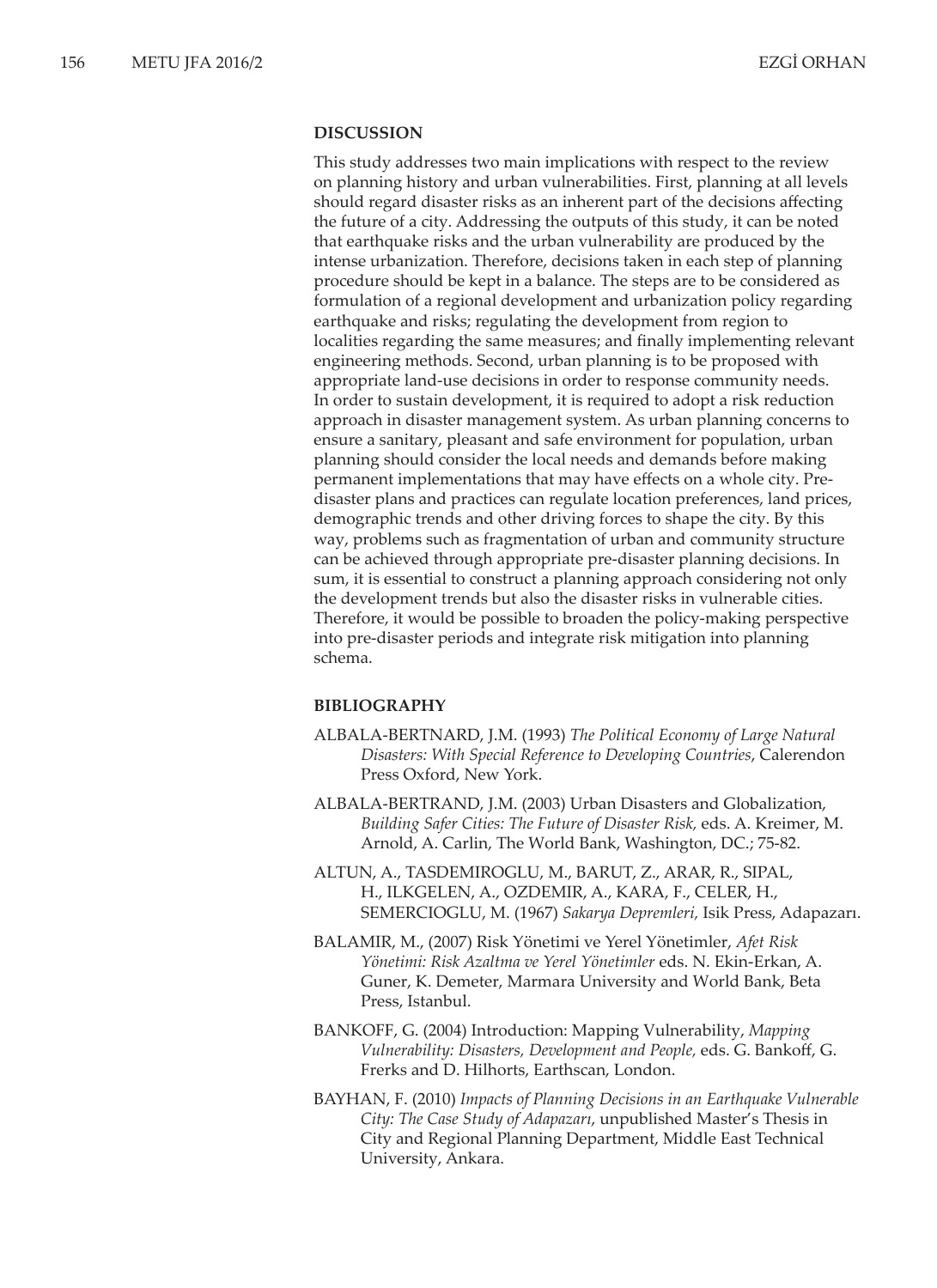- BECK, U. (1992) *Risk Society: On the Way to an Alternative Modernity,* Sage, Thousand Oaks.
- BECK, U. (1999) *World Risk Society,* Polity Press, Cambridge.
- BENSON, C., CLAY E.J. (2004) Understanding the Economic and Financial Impacts of Natural Disasters, *The World Bank, Disaster Risk Management Series*, Washington D.C. (4).
- BIBBEE, A., GONENC, R., JACOBS, S., KONVITZ, J., PRICE, R. (2000) *Economic Effects of the 1999 Turkish Earthquakes: An Interim Report*, OECD Economics Department Working Paper no. 247, An Interim Report, OECD Publishing.
- BLAIKIE, P., CANNON, T., DAVIS, I., WISNER, B. (1994) *At risk: Natural hazards, People's Vulnerability and Disasters,* Routledge, London.
- BOLIN, R., STANFORD, L. (1998) *The Northridge Earthquake: Vulnerability and Disaster*, Routledge, London.
- BRAUCH, H. G. (2003) Urbanization and Natural Disasters in the Mediterranean: Population Growth and the Climate Change in the 21st Century, *Building Safer Cities: The Future of Disaster Risk,* eds. A Kreimer, M Arnold, A Carlin, The World Bank, Washington, DC.; 149-64.
- CUTTER, S.L. (1996) Vulnerability to Environmental Hazards, *Progress in human geography* 20 (4) 529-39.
- DELICA-WILLISON, Z., WILLISON, R. (2004) Vulnerability Reduction: A Task for the Vulnerable People Themselves, *Mapping Vulnerability: Disasters, Development and People*, eds. G. Bankoff, G. Frerks and D. Hilhorts, Earthscan, London.
- EL-MASRI, S., TIPPLE, G. (2002) Natural Disaster, Mitigation and Sustainability: The Case of Developing Countries, *International Planning Studies* 7(2) 157-75.
- EMI- Earthquake and Megacities Initiative (2007), *Urban and Megacities Risk – What is at Stake and What Should be Done?,* paper presented at the Global Platform for Disaster Risk Reduction by UN/ISD- United Nation International Strategy for Disaster Reduction R, June 2007, Geneva, Switzerland.
- GEDIKLI, B. (2004) Urbanization and Land-use Planning in Adapazarı (Turkey) Reconsidered After the 1999 Earthquake, *Journal of Housing and the Built Environment* (20) 79-91.
- GULERSOY ZEREN, N., TURKOGLU, H., TEZER, A., YIGITER, R. (2003) *Evaluation of Post Disaster Permanent Housing Areas According to Urban Planning Principles, In Dedication to Prof. Dr. Yucel Unal, ITU Press,* Istanbul; 55-63
- IMPB- Istanbul Metropolitan Planning and Urban Design Centre (2006) *1/100.000 Istanbul Çevre Düzeni Planı.* 22.08.2006.
- KESKINOK, C. (2001) 17 Ağustos Depremi, Kentleşme ve Planlama Problemleri üzerine Düşünceler, *Planlama* (3) 33-9.
- MRR- Ministry of Reconstruction and Resettlement (1963) Doğu Marmara Bölge Planı*,* MRR Press, Istanbul.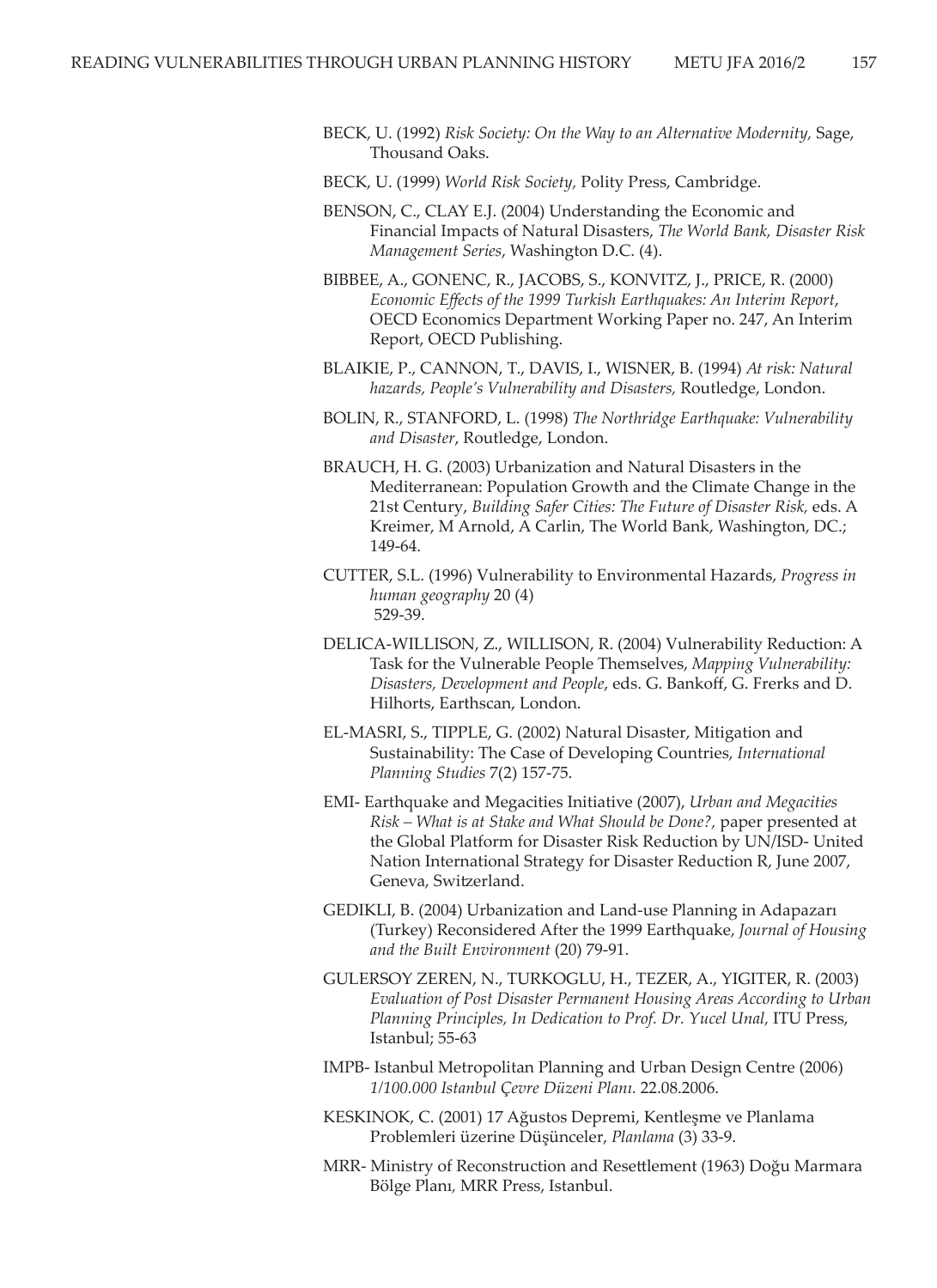- ORHAN, E. (2012) *Post-disaster Recovery Process and Location Choices of Business in Case of Adapazarı*, unpublished Ph.D. Thesis in City and Regional Planning Department, Middle East Technical University, Ankara.
- ORHAN, E. (2015a) The Consequences of Security Cognition in Post-Disaster Urban Planning Practices in the Case of Turkey, *Natural Hazards* (76) 685-703.
- ORHAN, E. (2015b) Lessons Learned from Businesses to Ensure Community Level Recovery in a Post-Disaster Period: Case from Adapazarı, Turkey, *Natural Hazards Review*, DOI: 10.1061/(ASCE) NH.1527-6996.0000191.
- PINE, J.C. (2009) *Natural Hazard Analysis: Reducing the Impact of Disasters*, CRC Press, Boca Raton.
- PRATER, C.S., LINDELL M.K. (2000) Politics of Natural Hazards, *Natural Hazards Review* 1(2) 73-82.
- PRIME MINISTRY CRISIS CENTER (2000) Depremler 1999, T.C. Prime Ministry Press, Ankara.
- QUARANTELLI, E.L. (2003) Urban Vulnerability to Disasters in Developing Countries: Managing Risks, *Building Safer Cities: The Future of Disaster Risk*, eds. A. Kreimer, M. Arnold, A. Carlin, The World Bank, Washington, DC.; 211-29.
- SAKARYA GOVERNORATE (2004) Sakarya'nın Rekabetçiliğinin Belirlenmesi ve Geliştirilmesi, Sakarya Governorate Press, Sakarya.
- SMM- Sakarya Metropolitan Municipality (2006) *1/25.000 scale Master Plan of Adapazarı,* Sakarya.
- SMM- Sakarya Metropolitan Municipality (2009) *1/100.000 scale Environment Management Plan of Adapazarı*, Sakarya.
- SENGEZER, B., KOC, E. (2005) A Critical Analysis of Earthquakes and Urban Planning in Turkey, *Disasters* 29(2) 171-94.
- SMITH, K., PETLEY, D.N. (2009) *Environmental Hazards: Assessing Risk and Reducing Disaster*, Routledge.
- UN/ISDR (2005) *Hyogo Framework for Action 2005-2015: Building the Resilience of Nations and Communities to Disasters*, World Conference on Disaster Reduction (18-22 January 2005) Kobe, Japan.
- WISNER, B. (2004) Assessment of Capability and Vulnerability, *Mapping Vulnerability: Disasters, Development and People*, eds. G. Bankoff, G. Frerks and D. Hilhorts,Earthscan, London.
- WISNER, B., BLAIKIE, P., CANNON, T., DAVIS, I. (2004) *At Risk: Natural Hazards, Peoples Vulnerability and Disasters*, Routledge.